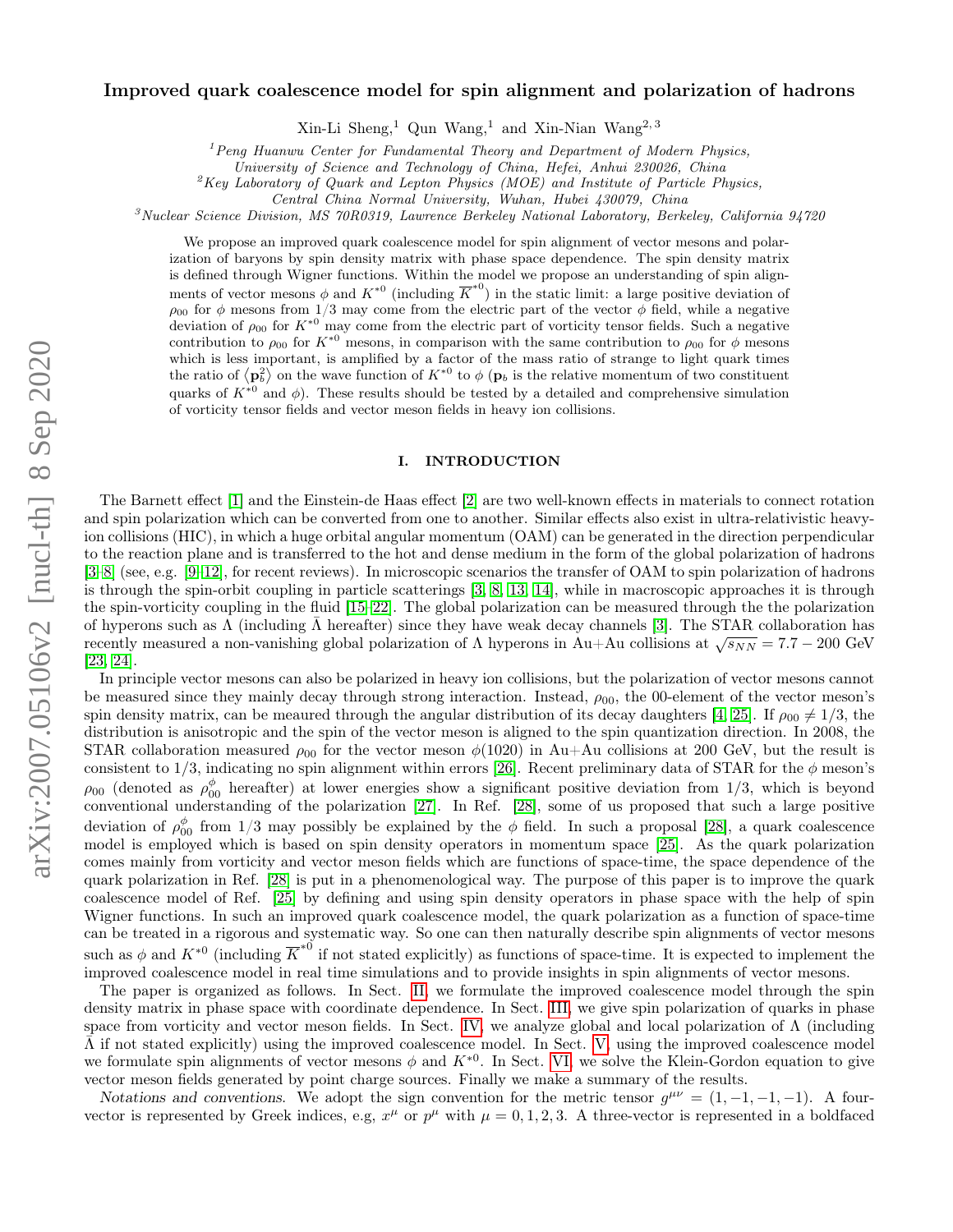symbol, e.g., x or p. The components of a three-vector is represented by the Latin index, but we do not distinguish the superscript and subscript, for example, we do not distinguish  $x^i$  and  $x_i$  with  $i = 1, 2, 3$ . We use the shorthand notation  $[d^3\mathbf{p}] \equiv d^3\mathbf{p}/(2\pi)^3$ .

# <span id="page-1-0"></span>II. SPIN DENSITY MATRIX AND QUARK COALESCENCE MODEL IN PHASE SPACE

In Ref. [\[25\]](#page-18-13), a quark coalescence model is constructed based on the spin density matrix in momentum representation. In order to describe space-time dependence of spin polarization, we need to formulate an improved coalescence model through the spin density matrix in phase space with coordinate dependence. We work at the formation time t of a hadron, for simplicity of notation, throughout the paper we suppress the time dependence of all quantities unless it is necessary to show it explicitly.

In momentum representation, the spin density operator for single particle states is defined as [\[25\]](#page-18-13)

<span id="page-1-2"></span>
$$
\rho = \frac{1}{\Omega} \sum_{s} \int [d^3 \mathbf{p}] w(s, \mathbf{p}) |s, \mathbf{p} \rangle \langle s, \mathbf{p} |,
$$
\n(2.1)

where  $w(s, \mathbf{p})$  is the weight function corresponding to the particle state with spin s and momentum  $\mathbf{p}, \Omega$  is the space volume, and the spin-momentum state  $|s, p\rangle$  is the direct product of the spin state and the momentum state,  $|s, \mathbf{p} \rangle \equiv |s\rangle |\mathbf{p}\rangle$ . The weight function is given by

<span id="page-1-3"></span>
$$
w(s, \mathbf{p}) = \langle s, \mathbf{p} | \rho | s, \mathbf{p} \rangle, \tag{2.2}
$$

which satisfies the normalization condition  $Tr \rho = 1$  equivalent to

$$
\sum_{s} \int [d^3 \mathbf{p}] w(s, \mathbf{p}) = 1. \tag{2.3}
$$

The definition and convention of single particle states in non-relativistic quantum mechanics are given in Appendix [A.](#page-12-0)

For the quark and antiquark with spin  $1/2$ , the weight functions have the form

<span id="page-1-1"></span>
$$
w(\mathbf{q} \mid s, \mathbf{p}) = \frac{1}{2} f_{\mathbf{q}}(\mathbf{p}) \left[ 1 + s P_{\mathbf{q}}(\mathbf{p}) \right],
$$
  

$$
w(\bar{\mathbf{q}} \mid s, \mathbf{p}) = \frac{1}{2} f_{\bar{\mathbf{q}}}(\mathbf{p}) \left[ 1 + s P_{\bar{\mathbf{q}}}(\mathbf{p}) \right],
$$
 (2.4)

where  $s = \pm$  label two spin states with  $s_z = \pm 1/2$  in the spin quantization direction z, and  $f_{q/\bar{q}}(\mathbf{p})$  and  $P_{q/\bar{q}}(\mathbf{p})$  denote the distribution and polarization of the quark/antiquark respectively. Here the quark polarization is normalized to 1 and given by

<span id="page-1-4"></span>
$$
P_{\mathbf{q}}(\mathbf{p}) = \frac{w(\mathbf{q} | +, \mathbf{p}) - w(\mathbf{q} | -, \mathbf{p})}{w(\mathbf{q} | +, \mathbf{p}) + w(\mathbf{q} | -, \mathbf{p})}.
$$
\n(2.5)

The polarization for antiquark  $P_{\bar{q}}(\mathbf{p})$  has the same form as above. We note that generally the weight functions [\(2.4\)](#page-1-1) are  $2\times 2$  matrices in spin space. Throughout this paper we assume that they are diagonalized in the spin quantization direction.

Now we generalize [\(2.1\)](#page-1-2) by introducing the space variable into the density operator as

$$
\rho = \sum_{s} \int d^3 \mathbf{x} \int [d^3 \mathbf{p}] w(s, \mathbf{x}, \mathbf{p}) \int [d^3 \mathbf{q}] e^{-i \mathbf{q} \cdot \mathbf{x}} \left| s, \mathbf{p} + \frac{\mathbf{q}}{2} \right\rangle \left\langle s, \mathbf{p} - \frac{\mathbf{q}}{2} \right|.
$$
 (2.6)

We see that the momenta of state bases differ by q with x being its conjugate position. The weight function  $w(s, \mathbf{x}, \mathbf{p})$ is actually the Wigner function which can be obtained by projecting the above density operator onto two states with the same spin and different momenta

$$
w(s, \mathbf{x}, \mathbf{p}) = \int [d^3 \mathbf{q}] e^{i\mathbf{q} \cdot \mathbf{x}} \left\langle s, \mathbf{p} + \frac{\mathbf{q}}{2} | \rho | s, \mathbf{p} - \frac{\mathbf{q}}{2} \right\rangle.
$$
 (2.7)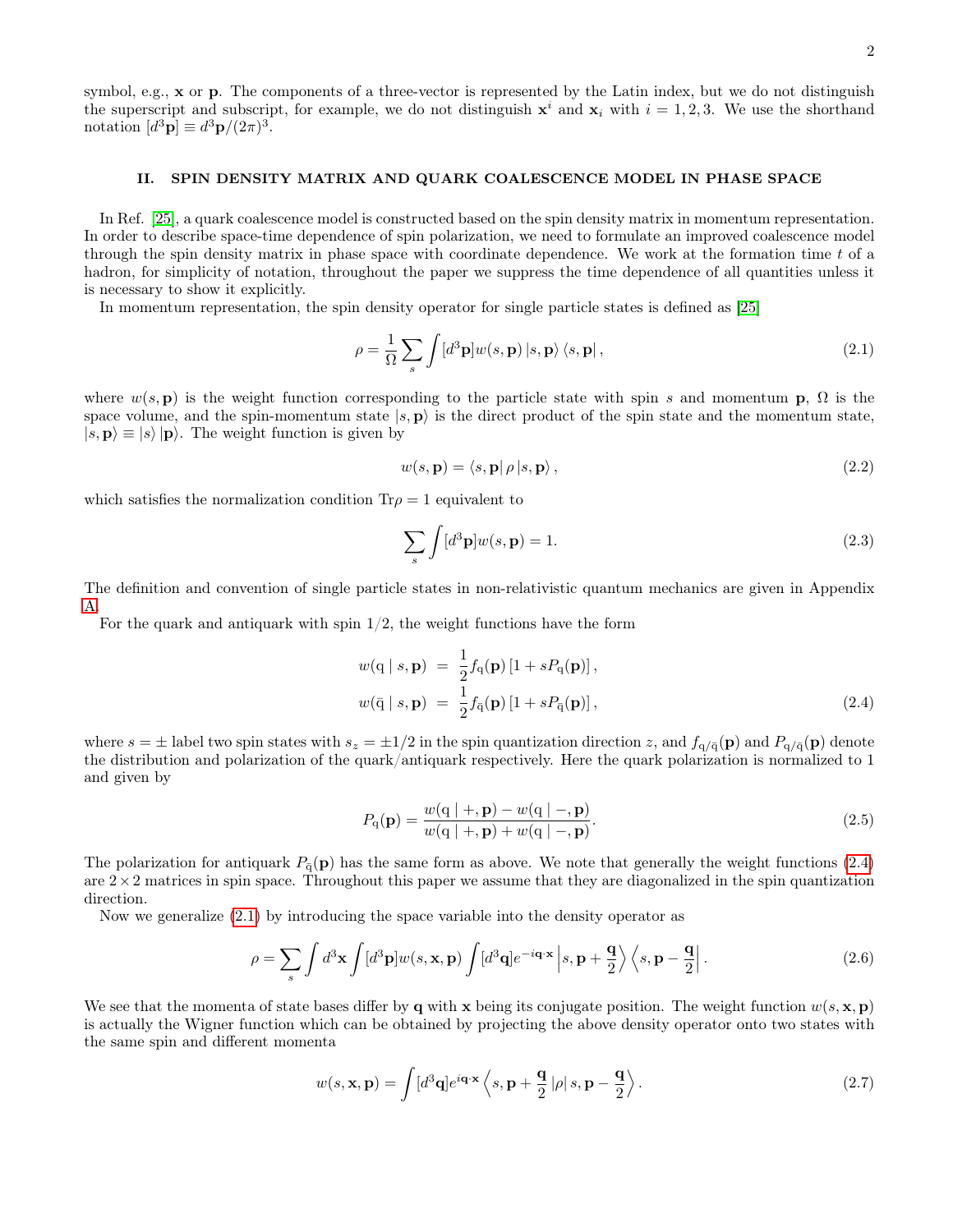<span id="page-2-5"></span>
$$
\sum_{s} \int d^3 \mathbf{x} \int [d^3 \mathbf{p}] w(s, \mathbf{x}, \mathbf{p}) = 1.
$$
 (2.8)

From above condition one can see that  $w(s, \mathbf{x}, \mathbf{p})$  is dimensionless. For the quark and antiquark, with new weight functions  $w(q/\bar{q} \mid s, \mathbf{x}, \mathbf{p})$  we have similar formula to Eqs. [\(2.4,](#page-1-1)[2.5\)](#page-1-4) with the distribution  $f_{q/\bar{q}}(\mathbf{x}, \mathbf{p})$  and polarization  $P_{q/\bar{q}}(x, p)$  as functions in phase space.

## A. Mesons

To describe the formation of mesons from a quark and an antiquark, we define the spin density operator for a quark-antiquark pair

<span id="page-2-0"></span>
$$
\rho_{q\bar{q}} = \sum_{s_1, s_2} \sum_{q_1, \bar{q}_2} \int d^3 \mathbf{x}_1 d^3 \mathbf{x}_2 \int [d^3 \mathbf{p}_1] [d^3 \mathbf{p}_2] \int [d^3 \mathbf{q}_1] [d^3 \mathbf{q}_2]
$$
  
\n
$$
\times w(q_1|s_1, \mathbf{x}_1, \mathbf{p}_1) w(\bar{q}_2|s_2, \mathbf{x}_2, \mathbf{p}_2) e^{-i \mathbf{q}_1 \cdot \mathbf{x}_1} e^{-i \mathbf{q}_2 \cdot \mathbf{x}_2}
$$
  
\n
$$
\times \left| q_1, \bar{q}_2; s_1, s_2; \mathbf{p}_1 + \frac{\mathbf{q}_1}{2}, \mathbf{p}_2 + \frac{\mathbf{q}_2}{2} \right\rangle
$$
  
\n
$$
\times \left\langle q_1, \bar{q}_2; s_1, s_2; \mathbf{p}_1 - \frac{\mathbf{q}_1}{2}, \mathbf{p}_2 - \frac{\mathbf{q}_2}{2} \right|,
$$
\n(2.9)

where  $q_1 = u, d, s$  and  $\bar{q}_2 = \bar{u}, d, \bar{s}$  denote the quark and antiquark respectively, the sum over quark and antiquark flavors have been taken, the quark-antiquark state is the direct product of the quark state and the antiquark state

<span id="page-2-1"></span>
$$
\left| q_1, \bar{q}_2; s_1, s_2; \mathbf{p}_1 + \frac{\mathbf{q}_1}{2}, \mathbf{p}_2 + \frac{\mathbf{q}_2}{2} \right\rangle = \left| q_1, s_1, \mathbf{p}_1 + \frac{\mathbf{q}_1}{2} \right\rangle \left| \bar{q}_2, s_2, \mathbf{p}_2 + \frac{\mathbf{q}_2}{2} \right\rangle = \left| q_1, \bar{q}_2 \right\rangle \left| s_1, s_2 \right\rangle \left| \mathbf{p}_1 + \frac{\mathbf{q}_1}{2}, \mathbf{p}_2 + \frac{\mathbf{q}_2}{2} \right\rangle,
$$
(2.10)

where  $|q_1,\bar{q}_2\rangle = |q_1\rangle |\bar{q}_2\rangle$  is the flavor state for the quark-antiquark pair, and  $s_1, s_2 = \pm 1/2$  denote spins of the quark and the antiquark in the quantization direction. All quantities with index  $'1'$  and  $'2'$  in  $(2.9)$  and  $(2.10)$  are those of the quark and antiquark respectively. The Wigner functions have similar forms to [\(2.4\)](#page-1-1),

<span id="page-2-2"></span>
$$
w(\mathbf{q} \mid s, \mathbf{x}, \mathbf{p}) = \frac{1}{2} f_{\mathbf{q}}(\mathbf{x}, \mathbf{p}) [1 + s P_{\mathbf{q}}(\mathbf{x}, \mathbf{p})],
$$
  

$$
w(\bar{\mathbf{q}} \mid s, \mathbf{x}, \mathbf{p}) = \frac{1}{2} f_{\bar{\mathbf{q}}}(\mathbf{x}, \mathbf{p}) [1 + s P_{\bar{\mathbf{q}}}(\mathbf{x}, \mathbf{p})].
$$
 (2.11)

The polarization  $P_{q/\bar{q}}(x, p)$  can be determined from the Wigner function  $w(q/\bar{q} \mid s, x, p)$  in a similar way to [\(2.5\)](#page-1-4). Note that we do not include color wave functions for hadrons since they are totally decoupled from other parts of wave functions. As we have mentioned, the spin Wigner functions in  $(2.11)$  are generally  $2 \times 2$  matrices in spin space, but throughout the paper we assume that they are diagonalized in the spin quantization direction.

To obtain spin density matrix elements of mesons, we put  $\rho_{q\bar{q}}$  between two meson states

<span id="page-2-3"></span>
$$
\rho_{S_{z1},S_{z2}}^{\mathbf{M}}(\mathbf{x},\mathbf{p}) = \int [d^3\mathbf{q}] e^{i\mathbf{q}\cdot\mathbf{x}} \left\langle \mathbf{M}; S, S_{z1}; \mathbf{p} + \frac{\mathbf{q}}{2} \right| \rho_{q\bar{q}} \left| \mathbf{M}; S, S_{z2}; \mathbf{p} - \frac{\mathbf{q}}{2} \right\rangle, \tag{2.12}
$$

where M labels the flavor state of the meson, S and  $S_z$  denote spin states which are the total spin and spin in a quantization direction (chosen to be  $+z$  or any direction) respectively, and  $\mathbf{p} + \mathbf{q}/2$  and  $\mathbf{p} - \mathbf{q}/2$  label two momentum states. The details of the evaluation of [\(2.12\)](#page-2-3) are given in Appendix [B.](#page-12-1) The result is

<span id="page-2-4"></span>
$$
\rho_{S_{z1},S_{z2}}^{\mathbf{M}}(\mathbf{x},\mathbf{p}) = \int d^{3} \mathbf{x}_{b} [d^{3} \mathbf{p}_{b}][d^{3} \mathbf{q}_{b}]
$$
\n
$$
\times \exp(-i\mathbf{q}_{b} \cdot \mathbf{x}_{b}) \varphi_{\mathbf{M}}^{*} (\mathbf{p}_{b} + \frac{\mathbf{q}_{b}}{2}) \varphi_{\mathbf{M}} (\mathbf{p}_{b} - \frac{\mathbf{q}_{b}}{2})
$$
\n
$$
\times \sum_{s_{1},s_{2}} w (\mathbf{q}_{1} | s_{1}, \mathbf{x} + \frac{\mathbf{x}_{b}}{2}, \frac{\mathbf{p}}{2} + \mathbf{p}_{b}) w (\bar{\mathbf{q}}_{2} | s_{2}, \mathbf{x} - \frac{\mathbf{x}_{b}}{2}, \frac{\mathbf{p}}{2} - \mathbf{p}_{b})
$$
\n
$$
\times \langle S, S_{z1} | s_{1}, s_{2} \rangle \langle s_{1}, s_{2} | S, S_{z2} \rangle, \qquad (2.13)
$$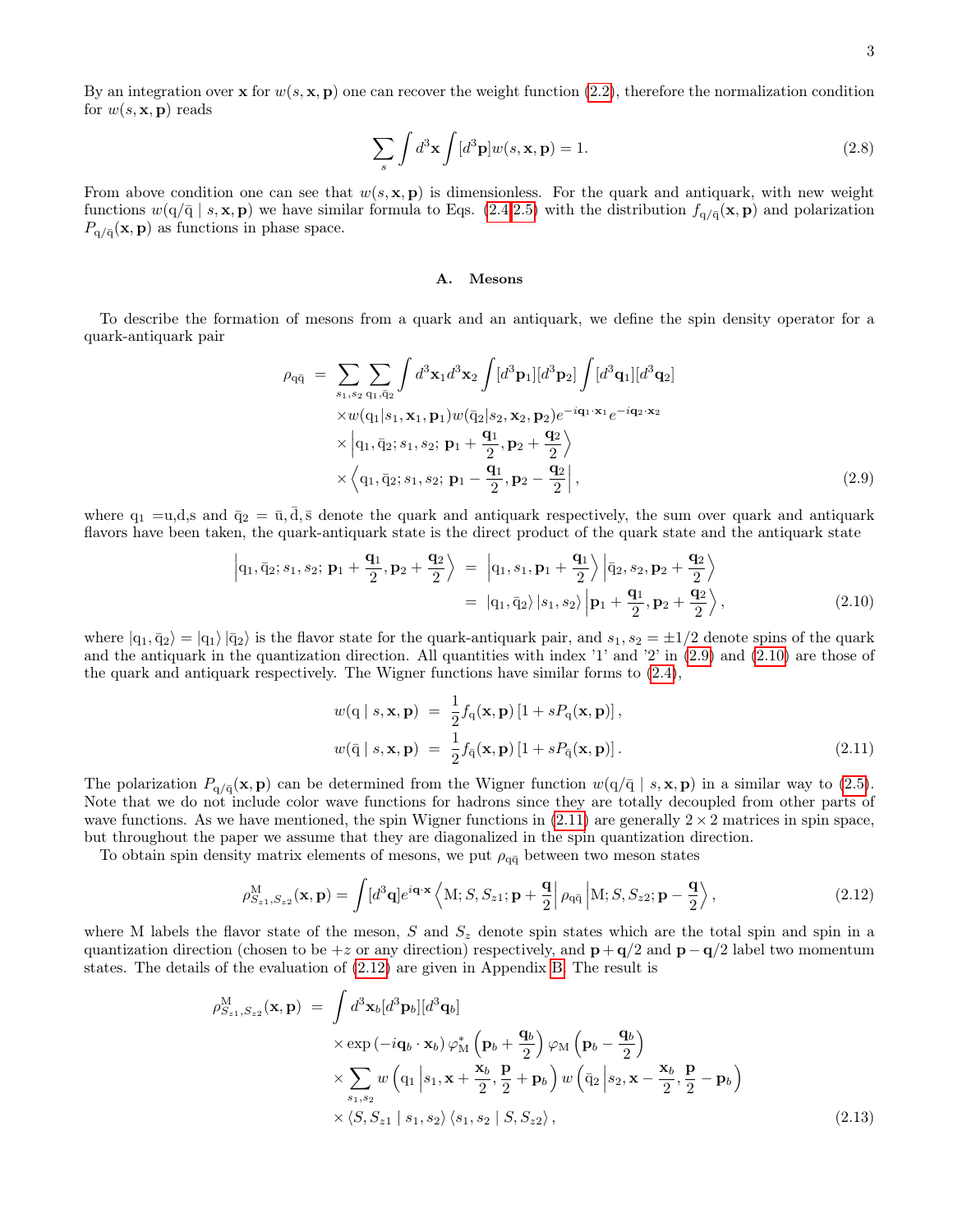<span id="page-3-0"></span>Figure 1: Quark positions and momenta inside a meson in its rest frame.



where  $\varphi_M$  is the meson wave function in relative momentum between the quark and the antiquark, and  $\mathbf{x}_b$ ,  $\mathbf{p}_b$  and  $q_b$  are relative position and momenta which are related to positions and momenta of the quark and the antiquark in [\(B4\)](#page-13-0). Equation [\(2.13\)](#page-2-4) is one of the main results in this paper.

For convenience of notation, hereafter we use  $x_1 = x + x_b/2$ ,  $p_1 = p/2 + p_b$ ,  $x_2 = x - x_b/2$ , and  $p_2 = p/2 - p_b$ , see Fig. [1](#page-3-0) for illustration. These relations can be obtained from [\(B4\)](#page-13-0) by setting  $x_a = x$  and  $p_a = p$ .

A simple choice of the meson wave function  $\varphi_M(\mathbf{k})$  is the Gaussian distribution [\[29,](#page-18-17) [30\]](#page-18-18)

<span id="page-3-3"></span>
$$
\varphi_{\rm M}(\mathbf{k}) = \left(\frac{2\sqrt{\pi}}{a_{\rm M}}\right)^{3/2} \exp\left(-\frac{\mathbf{k}^2}{2a_{\rm M}^2}\right),\tag{2.14}
$$

where  $a_M$  is the momentum width parameter of the meson. If we use the above Gaussian form of the wave function we can complete the integral over  $q_b$  in [\(2.13\)](#page-2-4) to obtain the most simple form

<span id="page-3-1"></span>
$$
\rho_{S_{z1},S_{z2}}^{\text{M}}(\mathbf{x},\mathbf{p}) = \frac{1}{\pi^3} \int d^3 \mathbf{x}_b d^3 \mathbf{p}_b \exp\left(-\frac{\mathbf{p}_b^2}{a_{\text{M}}^2} - a_{\text{M}}^2 \mathbf{x}_b^2\right) \times \sum_{s_1,s_2} w \left(\mathbf{q}_1 \, | s_1, \mathbf{x}_1, \mathbf{p}_1\right) w \left(\bar{\mathbf{q}}_2 \, | s_2, \mathbf{x}_2, \mathbf{p}_2\right) \times \langle S, S_{z1} \, | \, s_1, s_2 \rangle \langle s_1, s_2 \, | \, S, S_{z2} \rangle.
$$
\n(2.15)

We see that the Gaussian wave packet form appears in the integral which depends on the relative position and relative momentum between the quark and the antiquark.

Now we apply [\(2.15\)](#page-3-1) to the vector meson  $\phi$  with  $S = 1$  and  $S_z = -1, 0, 1$ . The diagonal elements of the spin density matrix for  $\phi$  mesons are given in Eq. [\(B5\)](#page-14-0). With spin Wigner functions [\(2.11\)](#page-2-2), the normalization condition [\(2.8\)](#page-2-5) reads

$$
\int d^3 \mathbf{x} \int [d^3 \mathbf{p}] f_{q/\bar{q}}(\mathbf{x}, \mathbf{p}) = 1.
$$
\n(2.16)

Since we are concerned mainly with polarization functions that are small  $P_{q/\bar{q}}(x, p) \ll 1$ , without loss of generality, we can assume  $f_q(\mathbf{x}, \mathbf{p}) = f_q$  and  $f_{\bar{q}}(\mathbf{x}, \mathbf{p}) = f_{\bar{q}}$  are constants. Under these assumptions, with [\(B5\)](#page-14-0) we obtain

<span id="page-3-2"></span>
$$
\bar{\rho}_{00}^{\phi} = \frac{\rho_{00}^{\phi}(\mathbf{x}, \mathbf{p})}{\rho_{00}^{\phi}(\mathbf{x}, \mathbf{p}) + \rho_{11}^{\phi}(\mathbf{x}, \mathbf{p}) + \rho_{-1,-1}^{\phi}(\mathbf{x}, \mathbf{p})}
$$
\n
$$
\approx \frac{1}{3} - \frac{4}{9} \langle P_{\rm s}(\mathbf{x}_1, \mathbf{p}_1) P_{\rm s}(\mathbf{x}_2, \mathbf{p}_2) \rangle_{\phi},
$$
\n(2.17)

where the average  $\langle \cdots \rangle_M$  is taken on the meson wave packet

$$
\langle \cdots \rangle_{\mathcal{M}} \equiv \frac{1}{\pi^3} \int d^3 \mathbf{x}_b d^3 \mathbf{p}_b \exp\left(-\frac{\mathbf{p}_b^2}{a_{\mathcal{M}}^2} - a_{\mathcal{M}}^2 \mathbf{x}_b^2\right) (\cdots).
$$
 (2.18)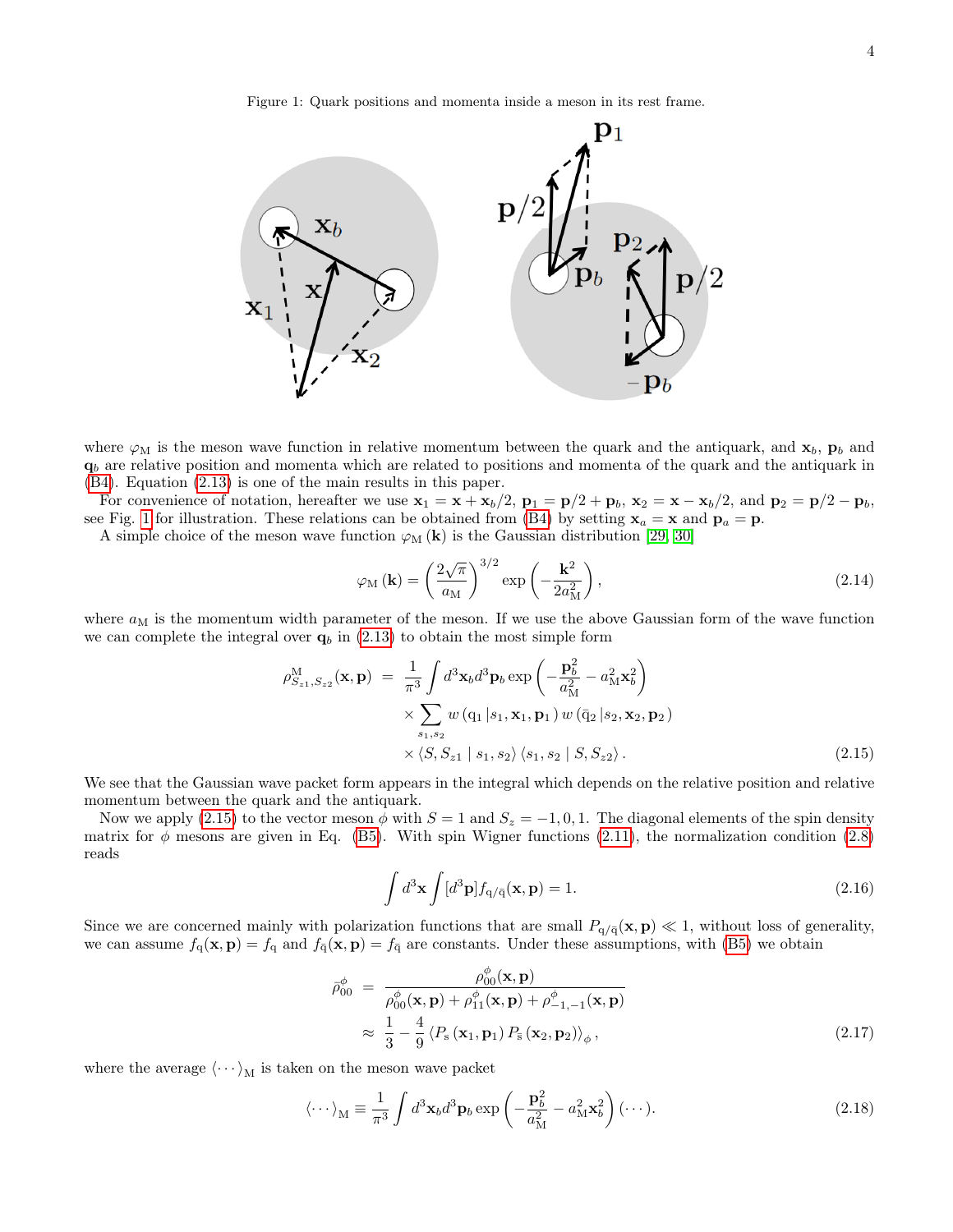If  $P_{s/\bar{s}}$  are independent of positions, we can recover the result of Ref. [\[25\]](#page-18-13). In the remainder of this paper we will reuse  $\rho_{00}^{\text{M}}$  to denote the normalized  $\bar{\rho}_{00}^{\text{M}}$  for simplicity of notation.

In the same way, we can also obtain the normalized  $\rho_{00}$  for the vector meson  $K^{*0}$  with the flavor content (d $\bar{s}$ )

$$
\rho_{00}^{K^*} \approx \frac{1}{3} - \frac{4}{9} \left\langle P_{\rm d} \left( \mathbf{x}_1, \mathbf{p}_1 \right) P_{\rm s} \left( \mathbf{x}_2, \mathbf{p}_2 \right) \right\rangle_{K^*} . \tag{2.19}
$$

The result for  $\overline{K}^{*0}$  with the flavor content (sd) can be obtained similarly.

# B. Baryons

In this subsection we will derive the spin density matrix for baryons in phase space. The starting point is the spin density operator for three quarks. The spin, flavor and momentum part of the wave function for three quarks is the direct product of that for each single quark,

$$
|q_1, q_2, q_3; s_1, s_2, s_3; \mathbf{p}_1, \mathbf{p}_2, \mathbf{p}_3\rangle \equiv |q_1, s_1, \mathbf{p}_1\rangle |q_2, s_2, \mathbf{p}_2\rangle |q_3, s_3, \mathbf{p}_3\rangle = |q_1, q_2, q_3; s_1, s_2, s_3\rangle | \mathbf{p}_1, \mathbf{p}_2, \mathbf{p}_3\rangle,
$$
(2.20)

where  $s_{1,2,3} = \pm 1/2$  denote spins in the quantization direction and  $q_{1,2,3} = u, d, s$  denote the spin states in the zdirection and quark flavors respectively. The second equality implies that the spin and flavor part of the wave function for three quarks is independent of the momentum part. The spin density operator for three quarks has the form

<span id="page-4-2"></span>
$$
\rho_{qqq} = \sum_{s_1, s_2, s_3} \sum_{q_1, q_2, q_3} \int \prod_{i=1}^3 d^3 \mathbf{x}_i \prod_{i=1}^3 [d^3 \mathbf{p}_i] \prod_{i=1}^3 [d^3 \mathbf{q}_i]
$$
  
\n
$$
\times \prod_{i=1}^3 w(q_i|s_i, \mathbf{x}_i, \mathbf{p}_i) e^{-i \mathbf{q}_i \cdot \mathbf{x}_i}
$$
  
\n
$$
\times \left| q_1, q_2, q_3; s_1, s_2, s_3; \mathbf{p}_1 + \frac{\mathbf{q}_1}{2}, \mathbf{p}_2 + \frac{\mathbf{q}_2}{2}, \mathbf{p}_3 + \frac{\mathbf{q}_3}{2} \right\rangle
$$
  
\n
$$
\times \left\langle q_1, q_2, q_3; s_1, s_2, s_3; \mathbf{p}_1 - \frac{\mathbf{q}_1}{2}, \mathbf{p}_2 - \frac{\mathbf{q}_2}{2}, \mathbf{p}_3 - \frac{\mathbf{q}_3}{2} \right|.
$$
 (2.21)

The spin density matrix element for baryons with spin S is given by putting  $\rho_{\text{qqq}}$  between two baryon states

<span id="page-4-1"></span>
$$
\rho_{S_{z1},S_{z2}}^{\mathbf{B}}(\mathbf{x},\mathbf{p}) = \int [d^3\mathbf{q}] e^{i\mathbf{q}\cdot\mathbf{x}} \left\langle \mathbf{B}; S, S_{z1}; \mathbf{p} + \frac{\mathbf{q}}{2} \right| \rho_{\mathbf{qqq}} \left| \mathbf{B}; S, S_{z2}; \mathbf{p} - \frac{\mathbf{q}}{2} \right\rangle.
$$
 (2.22)

For ground state (spin-1/2 octet and spin-3/2 decuplet) baryons, the spin-flavor part of the wave function is decoupled from the momentum or spatial part, but for excited states of baryons, they are generally entangled. In this paper we only consider ground state baryons so the momentum or spatial part of the baryon wave function is disentangled from the spin-flavor part. Using the Gaussian form of the baryon momentum wave function, we obtain

<span id="page-4-0"></span>
$$
\rho_{S_{z1},S_{z2}}^{\text{B}}(\mathbf{x},\mathbf{p}) = \frac{1}{\pi^6} \int d^3 \mathbf{x}_b d^3 \mathbf{x}_c d^3 \mathbf{p}_b d^3 \mathbf{p}_c \times \exp\left(-\frac{\mathbf{p}_b^2}{a_{B1}^2} - \frac{\mathbf{p}_c^2}{a_{B2}^2} - a_{B1}^2 \mathbf{x}_b^2 - a_{B2}^2 \mathbf{x}_c^2\right) \times \sum_{s_1,s_2,s_3} \sum_{q_1,q_2,q_3} \times w(q_1|s_1, \mathbf{x}_1, \mathbf{p}_1) w(q_2|s_2, \mathbf{x}_2, \mathbf{p}_2) w(q_3|s_3, \mathbf{x}_3, \mathbf{p}_3) \times \langle B; S, S_{z1} | q_1, q_2, q_3; s_1, s_2, s_3 \rangle \times \langle q_1, q_2, q_3; s_1, s_2, s_3 | B; S, S, s_2 \rangle,
$$
\n(2.23)

where  $\mathbf{p}_i$  and  $\mathbf{x}_i$  (i = 1, 2, 3) are expressed in terms of Jacobi variables  $\mathbf{p}_j$  and  $\mathbf{x}_j$  (j = a, b, c) defined in Eq. [\(C3\)](#page-15-0) and [\(C6\)](#page-15-1) respectively and finally by setting  $x_a = x$  and  $p_a = p$ , see Fig. [2](#page-5-1) for illustration of positions of three quarks inside a baryon. The detailed derivation of [\(2.23\)](#page-4-0) is given in Appendix [C.](#page-14-1) We see that the wave packet form of the baryon emerges as a function of relative coordinates and relative momenta of three quarks.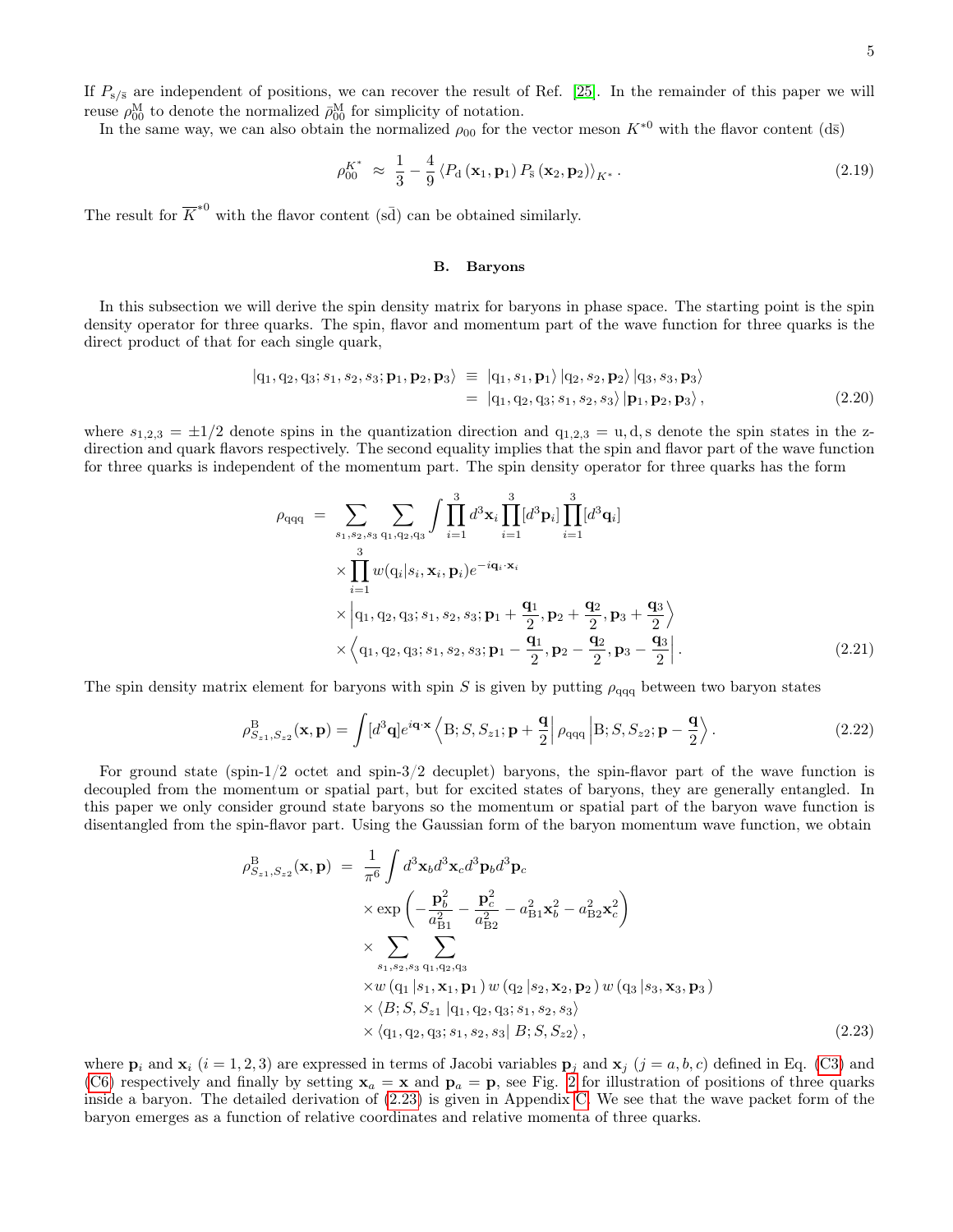<span id="page-5-1"></span>

As an example, we can apply  $(2.23)$  to the octet baryon  $\Lambda$  with its SU(6) spin-flavor wave function. The spin-flavor wave function of Λ tells that its spin in the quantization direction is carried by the s-quark while spins of u- and d-quark cancel. Similar to mesons, we also assume the polarization is small,  $P_{q/\bar{q}}(x, p) \ll 1$  and  $f_q(x, p) = f_q$  and  $f_{\bar{q}}(\mathbf{x}, \mathbf{p}) = f_{\bar{q}}$  are constants. The result for the diagonal element of the spin density matrix  $\rho_{++}^{\Lambda} \equiv \rho_{\frac{1}{2}, \frac{1}{2}}^{\Lambda}$  is then

$$
\rho_{++}^{\Lambda}(\mathbf{x}, \mathbf{p}) = \frac{1}{24\pi^{6}} f_{\mathbf{u}} f_{\mathbf{d}} \int d^{3} \mathbf{x}_{b} d^{3} \mathbf{x}_{c} d^{3} \mathbf{p}_{b} d^{3} \mathbf{p}_{c}
$$
\n
$$
\times \exp\left(-\frac{\mathbf{p}_{b}^{2}}{a_{\Lambda 1}^{2}} - \frac{\mathbf{p}_{c}^{2}}{a_{\Lambda 2}^{2}} - a_{\Lambda 1}^{2} \mathbf{x}_{b}^{2} - a_{\Lambda 2}^{2} \mathbf{x}_{c}^{2}\right)
$$
\n
$$
\times \{w \left(s \middle| +, \mathbf{x}_{1}, \mathbf{p}_{1}\right) \left[2 - P_{\mathbf{u}}(\mathbf{x}_{2}, \mathbf{p}_{2}) P_{\mathbf{d}}(\mathbf{x}_{3}, \mathbf{p}_{3}) - P_{\mathbf{u}}(\mathbf{x}_{3}, \mathbf{p}_{3}) P_{\mathbf{d}}(\mathbf{x}_{2}, \mathbf{p}_{2})\right]
$$
\n
$$
+ w \left(s \middle| +, \mathbf{x}_{2}, \mathbf{p}_{2}\right) \left[2 - P_{\mathbf{u}}(\mathbf{x}_{3}, \mathbf{p}_{3}) P_{\mathbf{d}}(\mathbf{x}_{1}, \mathbf{p}_{1}) - P_{\mathbf{u}}(\mathbf{x}_{1}, \mathbf{p}_{1}) P_{\mathbf{d}}(\mathbf{x}_{3}, \mathbf{p}_{3})\right]
$$
\n
$$
+ w \left(s \middle| +, \mathbf{x}_{3}, \mathbf{p}_{3}\right) \left[2 - P_{\mathbf{u}}(\mathbf{x}_{1}, \mathbf{p}_{1}) P_{\mathbf{d}}(\mathbf{x}_{2}, \mathbf{p}_{2}) - P_{\mathbf{u}}(\mathbf{x}_{2}, \mathbf{p}_{2}) P_{\mathbf{d}}(\mathbf{x}_{1}, \mathbf{p}_{1})\right]\}.
$$
\n(2.24)

Another diagonal element  $\rho_{--}^{\Lambda} \equiv \rho_{-\frac{1}{2},-\frac{1}{2}}^{\Lambda}$  can be obtained from  $\rho_{++}^{\Lambda} \equiv \rho_{\frac{1}{2},\frac{1}{2}}^{\Lambda}$  by flipping the s-quark's spin, i.e.  $w(s|+,\mathbf{x}_i,\mathbf{p}_i) \to w(s|-,\mathbf{x}_i,\mathbf{p}_i)$  with  $i=1,2,3$ . Finally we can read out the polarization of  $\Lambda$  from spin density matrix elements

<span id="page-5-2"></span>
$$
P_{\Lambda}(\mathbf{x}, \mathbf{p}) = \frac{\rho_{++}^{\Lambda}(\mathbf{x}, \mathbf{p}) - \rho_{--}^{\Lambda}(\mathbf{x}, \mathbf{p})}{\rho_{++}^{\Lambda}(\mathbf{x}, \mathbf{p}) + \rho_{--}^{\Lambda}(\mathbf{x}, \mathbf{p})} \approx \frac{1}{3} \langle P_{\rm s}(\mathbf{x}_1, \mathbf{p}_1) + P_{\rm s}(\mathbf{x}_2, \mathbf{p}_2) + P_{\rm s}(\mathbf{x}_3, \mathbf{p}_3) \rangle_{\Lambda}, \qquad (2.25)
$$

where the average  $\langle O(\mathbf{x}_i, \mathbf{p}_i) \rangle_B$  with  $i = 1, 2, 3$  are taken on the wave packet function of baryons

$$
\langle O(\mathbf{x}_i, \mathbf{p}_i) \rangle_B \equiv \frac{1}{\pi^6} \int d^3 \mathbf{x}_b d^3 \mathbf{x}_c d^3 \mathbf{p}_b d^3 \mathbf{p}_c O(\mathbf{x}_i, \mathbf{p}_i)
$$
  
 
$$
\times \exp \left( -\frac{\mathbf{p}_b^2}{a_{\text{B1}}^2} - \frac{\mathbf{p}_c^2}{a_{\text{B2}}^2} - a_{\text{B1}}^2 \mathbf{x}_b^2 - a_{\text{B2}}^2 \mathbf{x}_c^2 \right).
$$
 (2.26)

Note that the integral in the average is normalized to 1, i.e.  $\langle 1 \rangle = 1$ .

# <span id="page-5-0"></span>III. SPIN POLARIZATION OF QUARKS

In the last section we have constructed an improved quark coalescence model in phase space. The model is based on the spin density operator for quarks with spin dependent Wigner functions as weights, from which one can obtain spin density matrix elements in phase space for mesons and baryons. Once spin polarization functions for quarks in phase space (or equivalently spin Wigner functions) are known, one can calculate a vector meson's spin alignment and a hyperon's polarization.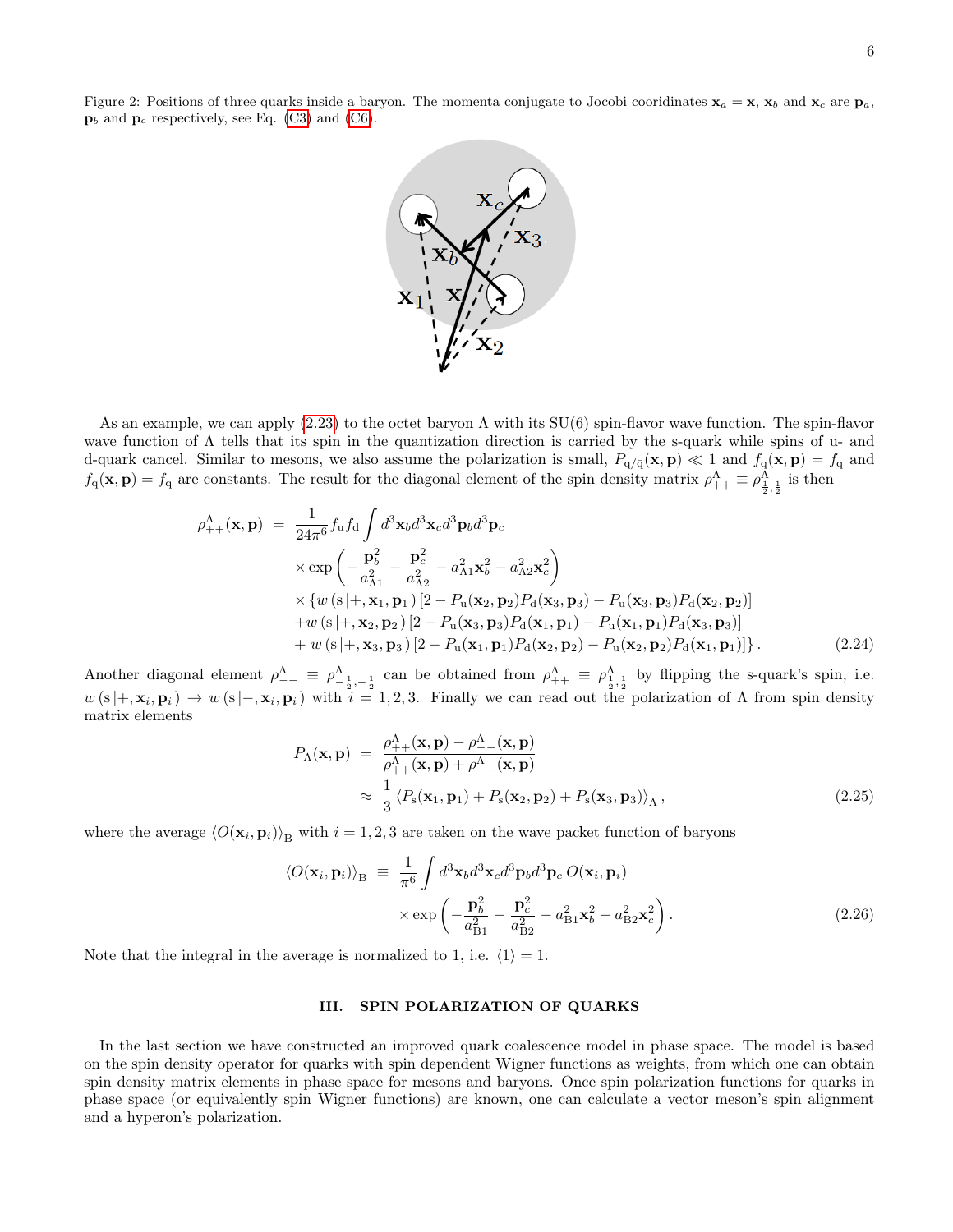There are different sources of spin polarization for massive fermions: vorticity fields, electromagnetic fields, and mean fields of vector mesons. The first two sources, vorticity and electromagnetic fields, have been extensively studied in quantum kinetic approach through Wigner functions [\[18,](#page-18-19) [19,](#page-18-20) [31–](#page-18-21)[35\]](#page-18-22). The polarization effect by vector meson fields was first proposed in Ref. [\[36\]](#page-18-23) in the study of Λ polarization. It was generalized to the spin alignment of vector mesons in Ref. [\[28\]](#page-18-16). For each kind of field, one can distinguish the electric and magnetic part. It is believed that the contribution from electromagnetic fields is negligible [\[28,](#page-18-16) [36\]](#page-18-23). Therefore in the remainder of this paper we consider vorticity and vector meson fields as main sources of spin polarization.

The spin polarization distribution in phase space for quarks (upper sign) and antiquarks (lower sign) is in the form [\[25,](#page-18-13) [28\]](#page-18-16)

$$
P_{\pm}^{\mu}(x,p) = \frac{1}{2m} \left( \tilde{\omega}_{\text{th}}^{\mu\nu} \pm \frac{g_V}{E_p T} \tilde{F}_V^{\mu\nu} \right) p_{\nu} \left[ 1 - f_{FD}(E_p \mp \mu) \right], \tag{3.1}
$$

where  $p^{\mu} = (E_p, \pm \mathbf{p})$  are on-shell momenta of quarks and antiquarks with  $E_p = \sqrt{\mathbf{p}^2 + m_q^2}$ ,  $\tilde{\omega}_{\text{th}}^{\mu\nu} = \frac{1}{2} \epsilon^{\mu\nu\sigma\rho} \omega_{\sigma\rho}^{\text{th}}$  is the dual of the thermal vorticity tensor defined by  $\omega_{\sigma\rho}^{\text{th}} = \frac{1}{2} [\partial_{\sigma} (\beta u_{\rho}) - \partial_{\rho} (\beta u_{\sigma})]$  with  $\beta \equiv 1/T$  being the temperature inverse (note that there is a sign difference in the definition of  $\omega_{\sigma\rho}^{\text{th}}$  from Ref. [\[15\]](#page-18-8)),  $\tilde{F}_V^{\mu\nu} = \frac{1}{2} \epsilon^{\mu\nu\sigma\rho} F_{\sigma\rho}^V$  is the dual of the field strength tensor of vector mesons, and  $f_{FD}$  is the Fermi-Dirac distribution. The electric and magnetic part of vector meson fields as three-vectors are defined as  $\mathbf{E}_V^i = \mathbf{E}_i^V = F_V^{i0}$  and  $\mathbf{B}_V^i = \mathbf{B}_i^V = -\frac{1}{2} \epsilon_{ijk} F_V^{jk}$  respectively with  $i, j, k = x, y, z$ . In a similar way, one can define the three-vector of thermal vorticity as  $\omega^i = \omega_i = \tilde{\omega}_{\text{th}}^{i0}$  which is the magnetic part of the thermal vorticity tensor, while the electric part of the thermal vorticity tensor is  $\vec{\epsilon}^i = \epsilon_i = \omega_{\text{th}}^{i0}$ . Written explicitly in three-vector forms, they are

$$
\omega = \frac{1}{2} \nabla \times (\beta \mathbf{u}),
$$
  

$$
\varepsilon = -\frac{1}{2} [\partial_t (\beta \mathbf{u}) + \nabla (\beta u^0)].
$$
 (3.2)

We take xz plane as the reaction plane with one nucleus moving along  $+z$  direction at  $x = -b/2$  while the other nucleus moving along  $-z$  direction at  $x = b/2$ . The global OAM is along +y direction. Therefore we assume that the spin quantization direction is  $+y$ , and that the Wigner functions in [\(2.11\)](#page-2-2) are diagonalized in  $+y$  direction. Then the polarization distribution for q and  $\bar{q}$  along  $+y$  direction can be written as [\[28\]](#page-18-16)

<span id="page-6-1"></span>
$$
P_{q/\bar{q}}^{y}(\mathbf{x}, \mathbf{p}) = \frac{1}{2}\omega_{y} \pm \frac{1}{2m_{q}} (\varepsilon \times \mathbf{p})_{y}
$$
  
 
$$
\pm \frac{g_{V}}{2m_{q}T} \mathbf{B}_{y}^{V} + \frac{g_{V}}{2m_{q}E_{p}T} (\mathbf{E}_{V} \times \mathbf{p})_{y},
$$
 (3.3)

where  $g_V$  is the coupling constant of quarks and antiquarks to vector meson fields, and we have taken the Boltzmann limit  $1 - f_{FD}(E_p \mp \mu) \simeq 1$ . The last term of Eq. [\(3.3\)](#page-6-1) is the spin-orbit term for quarks and antiquarks involving the electric part of vector meson fields, the similar term is the key to the nuclear shell structure if applying to nucleons in meson fields [\[37,](#page-18-24) [38\]](#page-18-25). For  $q = s$  and  $\bar{q} = \bar{s}$ , the vector meson field should be the  $\phi$  field, i.e.  $V = \phi$ .

# <span id="page-6-0"></span>IV. GLOBAL AND LOCAL POLARIZATION OF Λ

In this section we look at the polarization of  $\Lambda$  (including  $\Lambda$  if not stated explicitly) in Eq. [\(2.25\)](#page-5-2) with the polarization of s and  $\bar{s}$  given in Eq. [\(3.3\)](#page-6-1). In this case the vector meson field is the  $\phi$  field, i.e.  $V = \phi$ . By choosing  $+y$  as the spin quantization direction, the spin polarization of  $\Lambda$  and  $\bar{\Lambda}$  in phase space is now

$$
P_{\Lambda/\bar{\Lambda}}^{y}(\mathbf{x}, \mathbf{p}) \approx \frac{1}{3} \left\langle P_{s/\bar{s}}^{y}(\mathbf{x}_1, \mathbf{p}_1) + P_{s/\bar{s}}^{y}(\mathbf{x}_2, \mathbf{p}_2) + P_{s/\bar{s}}^{y}(\mathbf{x}_3, \mathbf{p}_3) \right\rangle_{\Lambda/\bar{\Lambda}} \approx \frac{1}{6} \left\langle \omega_y(\mathbf{x}_1) + \omega_y(\mathbf{x}_2) + \omega_y(\mathbf{x}_3) \right\rangle_{\Lambda/\bar{\Lambda}} \pm \frac{1}{6m_s} \hat{\mathbf{y}} \cdot \left\langle \varepsilon(\mathbf{x}_1) \times \mathbf{p}_1 + \varepsilon(\mathbf{x}_2) \times \mathbf{p}_2 + \varepsilon(\mathbf{x}_3) \times \mathbf{p}_3 \right\rangle_{\Lambda/\bar{\Lambda}} \pm \frac{g_\phi}{6m_s T} \left\langle \mathbf{B}_{y}^{\phi}(\mathbf{x}_1) + \mathbf{B}_{y}^{\phi}(\mathbf{x}_2) + \mathbf{B}_{y}^{\phi}(\mathbf{x}_3) \right\rangle_{\Lambda/\bar{\Lambda}} \pm \frac{g_\phi}{6m_s^2 T} \hat{\mathbf{y}} \cdot \left\langle \mathbf{E}_{\phi}(\mathbf{x}_1) \times \mathbf{p}_1 + \mathbf{E}_{\phi}(\mathbf{x}_2) \times \mathbf{p}_2 + \mathbf{E}_{\phi}(\mathbf{x}_3) \times \mathbf{p}_3 \right\rangle_{\Lambda/\bar{\Lambda}}.
$$
\n(4.1)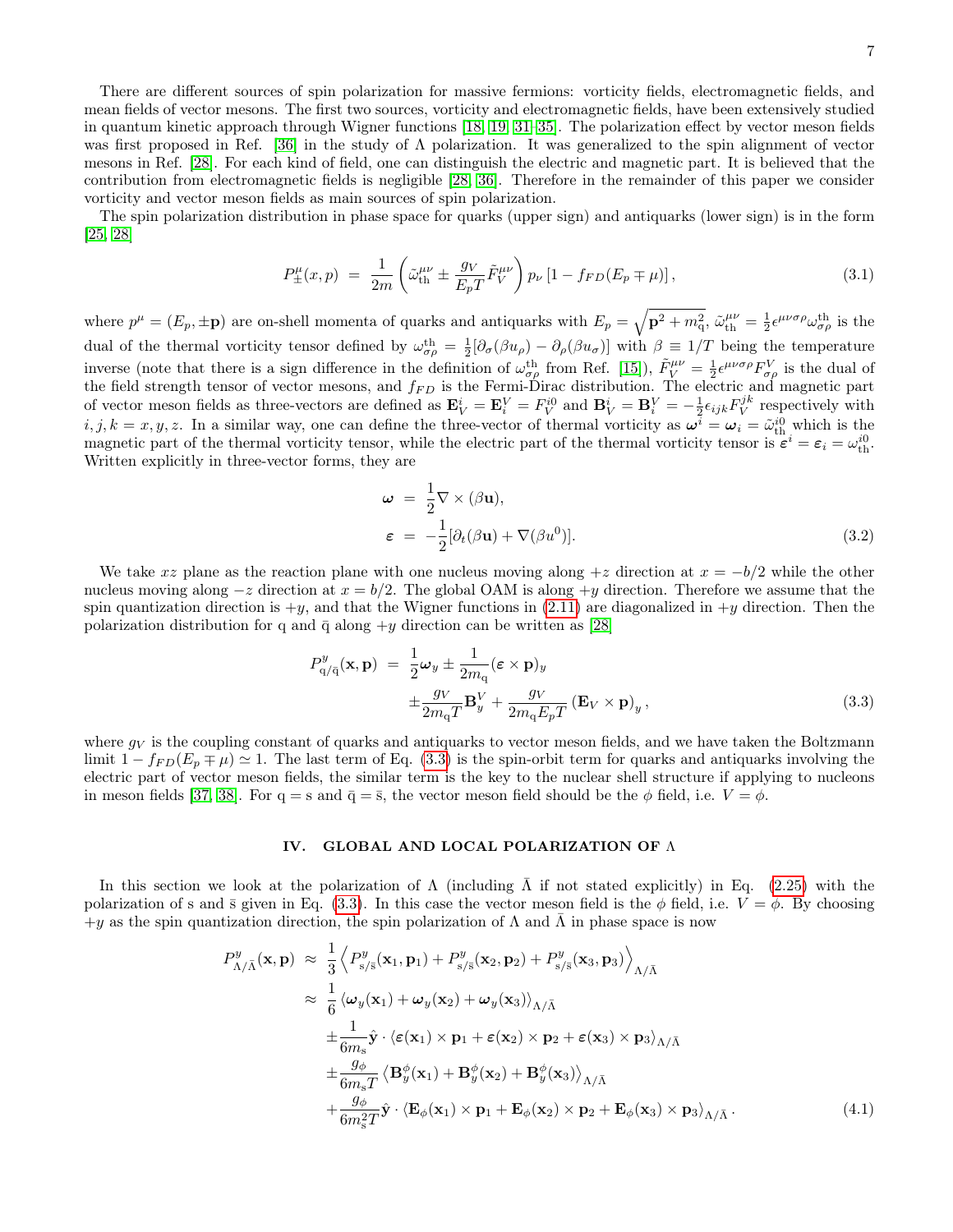where we have taken non-relativistic limit  $E_p \approx m_s$ . We can take an average over a space volume at the formation time of Λ. If all fields change slowly inside Λ, we can approximate  $O(\mathbf{x}_i) \approx O(\mathbf{x})$  for  $i = 1, 2, 3$ . Then we obtain

$$
\left\langle P_{\Lambda/\bar{\Lambda}}^{y}(\mathbf{x}, \mathbf{p}) \right\rangle \approx \frac{1}{2} \left\langle \omega_y(\mathbf{x}) \right\rangle \pm \frac{1}{6m_s} \left[ \langle \varepsilon(\mathbf{x}) \rangle \times \mathbf{p} \right]_y \pm \frac{g_\phi}{2m_s} \left\langle \beta \mathbf{B}_y^{\phi}(\mathbf{x}) \right\rangle + \frac{g_\phi}{6m_s^2} \left[ \langle \beta \mathbf{E}_{\phi}(\mathbf{x}) \rangle \times \mathbf{p} \right]_y, \tag{4.2}
$$

where  $\langle \cdot \rangle$  represents the volume average at the formation time of Λ. Note that the spin-orbit term  $\mathbf{E}_{\phi} \times \mathbf{p}$  has the same sign for  $\Lambda$  and  $\Lambda$ .

For static  $\Lambda$  with  $p = 0$ , the terms involving  $\varepsilon$  and  $E_{\phi}$  are vanishing [\[28\]](#page-18-16), but for non-static  $\Lambda$  with non-vanishing momenta, they are generally present. However, for the global spin polarization in the direction of  $+y$  (direction of the global OAM) with all  $\Lambda$  and  $\bar{\Lambda}$  in momentum spectra being included, these terms of  $\varepsilon$  and  $\mathbf{E}_{\phi}$  are vanishing. So the global polarization for  $\Lambda$  and  $\bar{\Lambda}$  measured in STAR experiments [\[23,](#page-18-10) [24\]](#page-18-11) comes mainly from  $\omega_y$  and  $\mathbf{B}_y^{\phi}$ . Note that the  $\mathbf{B}_y^{\phi}$  term for  $\bar{\Lambda}$  has an opposite sign to  $\Lambda$ . This provides a possible explanation of the difference between magnitudes of  $P^y_\Lambda$  and  $P^y_{\bar{\Lambda}}$ , similar to the scenario of Ref. [\[36\]](#page-18-23). The fact  $P^y_{\bar{\Lambda}} > P^y_\Lambda$  shown in experimental data indicates  $g_{\phi} \left\langle \beta \mathbf{B}^{\phi}_{y}(\mathbf{x}) \right\rangle < 0.$ 

Recent STAR measurements [\[39\]](#page-18-26) of the longitudinal spin polarization of  $\Lambda$  as functions show a positive sin  $(2\phi - 2\Psi_2)$ behavior with  $\phi$  and  $\Psi_2$  being the azimuthal angle of  $\Lambda$  and the second-order event plane respectively, while theoretical results of relativistic hydrodynamics model [\[40\]](#page-18-27) and transport models [\[41–](#page-18-28)[43\]](#page-18-29) show an opposite sign. The simulation from chiral kinetic theory in Ref. [\[44\]](#page-18-30) and results from a simple phenomenological model in Ref. [\[45\]](#page-19-0) gives the correct sign as the data. The sign problem in local polarization may indicate the assumption of global equilibrium of spin may not be justified, so the thermal vorticity may not be the right quantity for the spin chemical potential [\[46\]](#page-19-1). The azimuthal angle dependence of  $P_{\Lambda/\bar{\Lambda}}^y$  has been measured by the STAR collaboration with the trend that  $P_{\Lambda/\bar{\Lambda}}^{\dot{y}}$  in the reaction plane is larger than that out of the reaction plane. This phenomenon has not been well understood [\[46\]](#page-19-1).

The spin-orbit term may provide an additional contribution to the polarization along the beam direction  $P_{\Lambda/\bar{\Lambda}}^z$  in heavy ion collisions [\[39\]](#page-18-26). To this end, we split the whole space into four parts corresponding to four quadrants of the transverse plane which we denote as  $++$ ,  $-+$ ,  $--$  and  $+-$  respectively. Let us look at  $\left\langle P_{\Lambda/\bar{\Lambda}}^{z}\right\rangle$  in the first and second quadrant

$$
\left\langle P_{\Lambda/\bar{\Lambda}}^{z}(\mathbf{x}, \mathbf{p}) \right\rangle_{++} \sim \frac{g_{\phi}}{2m_{\rm s}^{2}} \left[ \left\langle \beta \mathbf{E}_{\phi}^{x} \right\rangle_{++} p_{T} \sin(\phi_{p}) - \left\langle \beta \mathbf{E}_{\phi}^{y} \right\rangle_{++} p_{T} \cos(\phi_{p}) \right],
$$
\n
$$
\left\langle P_{\Lambda/\bar{\Lambda}}^{z}(\mathbf{x}, \mathbf{p}) \right\rangle_{-+} \sim \frac{g_{\phi}}{2m_{\rm s}^{2}} \left[ \left\langle \beta \mathbf{E}_{\phi}^{x} \right\rangle_{-+} p_{T} \sin(\phi_{p}) - \left\langle \beta \mathbf{E}_{\phi}^{y} \right\rangle_{-+} p_{T} \cos(\phi_{p}) \right].
$$
\n(4.3)

If  $\langle \beta \mathbf{E}_{\phi} \rangle$  is dominated by the x component in the first and second quadrant and if  $g_{\phi} \langle \beta \mathbf{E}_{\phi}^{x} \rangle$  $_{++}=-g_{\phi}\left\langle \beta\mathbf{E}_{\phi}^{x}\right\rangle$  $-+ > 0,$ then we can obtain the patterns observed in experiments [\[39\]](#page-18-26):  $\langle P_{\Lambda/\bar{\Lambda}}^{y}(\mathbf{x}, \mathbf{p})\rangle$  $_{++} > 0 \text{ and } \left\langle P^y_{\Lambda/\bar{\Lambda}}(\mathbf{x},\mathbf{p}) \right\rangle$  $-+ < 0.$ 

Furthermore the spin-orbit term  $\mathbf{E}_{\phi} \times \mathbf{p}$  in  $P_{\Lambda/\bar{\Lambda}}^{y}$  may also provide a possible additional contribution to the azimuthal angle dependence of the polarization along  $+y$  in heavy ion collisions [\[47\]](#page-19-2), if there is a correlation between  $\mathbf{E}_{\phi}$  and **p** in a certain region. In order to look at the relevant observable, we choose the region for taking average to be  $x > 0, y > 0$ corresponding to the first quadrant of the transverse plane in collisions, the average quantity is denoted as  $\langle \beta \mathbf{E}_{\phi} \rangle_{++}$ which may not be vanishing (the average of  $\beta \mathbf{E}_{\phi}$  over the full space should be vanishing). Then the azimuthal angle part of  $P_{\Lambda/\bar{\Lambda}}^{\tilde{y}}$  in the first quadrant of the transverse plane is

$$
\left\langle P_{\Lambda/\bar{\Lambda}}^{y}(\mathbf{x}, \mathbf{p}) \right\rangle_{++} \sim \frac{g_{\phi}}{2m_{\mathrm{s}}^2} \left\langle \beta \mathbf{E}_{\phi}^{z} \right\rangle_{++} p_{T} \cos(\phi_{p}), \tag{4.4}
$$

where  $\phi_p$  is the azimuthal angle relative to that of the reaction plane, and  $p_T \equiv |\mathbf{p}_T|$  is the scalar transverse momentum. We see that the spin-orbit term may provide an additional contribution to the the azimuthal angle dependence of  $P^y_{\Lambda/\bar{\Lambda}}.$ 

# <span id="page-7-0"></span>V. SPIN ALIGNMENTS OF  $\phi$  AND  $K^{*0}$

We now investigate spin alignments of vector mesons  $\phi$  and  $K^{*0}$ . In the remainder of this paper, when we say  $K^{*0}$ we imply to include  $\overline{K}^{*0}$  if there is no ambiguity.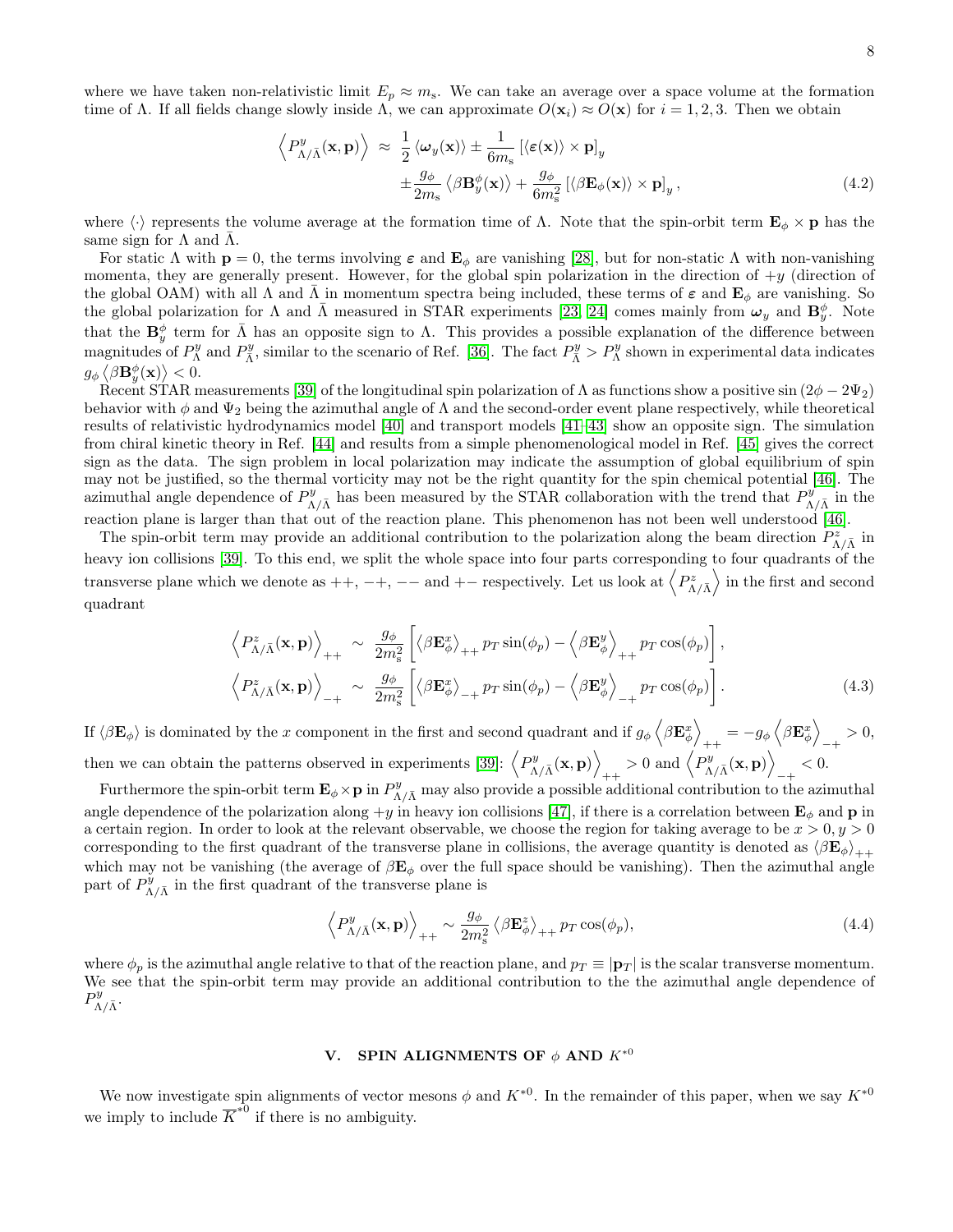Let us first look at the spin alignment of  $\phi$ . Substituting Eq. [\(3.3\)](#page-6-1) for  $q = s$  and  $\bar{q} = \bar{s}$  into Eq. [\(2.17\)](#page-3-2) and taking an average on a space volume, we obtain the spin density matrix element for  $\phi$  mesons

<span id="page-8-0"></span>
$$
\left\langle \rho_{00}^{\phi}(\mathbf{x}, \mathbf{p}) \right\rangle \approx \frac{1}{3} - \frac{4}{9} \left\langle P_s^y(\mathbf{x}_1, \mathbf{p}_1) P_s^y(\mathbf{x}_2, \mathbf{p}_2) \right\rangle_{\phi, \text{Vol}}
$$
  
\n
$$
\approx \frac{1}{3} - \frac{1}{9} \left\langle \omega_y^2 \right\rangle + \frac{1}{9m_s^2} \left\langle (\varepsilon \times \mathbf{p}_1)_y (\varepsilon \times \mathbf{p}_2)_y \right\rangle_{\phi, \text{Vol}}
$$
  
\n
$$
+ \frac{g_\phi^2}{9m_s^2} \left\langle (\beta \mathbf{B}_y^{\phi})^2 \right\rangle - \frac{g_\phi^2}{9m_s^2} \left\langle \frac{\beta^2}{E_{p1} E_{p2}} (\mathbf{E}_\phi \times \mathbf{p}_1)_y (\mathbf{E}_\phi \times \mathbf{p}_2)_y \right\rangle_{\phi, \text{Vol}},
$$
\n(5.1)

where the spin quantization direction is chosen as  $+y$ ,  $\langle \cdot \rangle$  denotes the volume average at the formation time of  $\phi$  mesons, and we have put index 'Vol' to distinguish the volume average from the average on the  $\phi$  meson wave function if both averages are taken. In deriving Eq. [\(5.1\)](#page-8-0) we have made approximations: (a) The size of the vector meson is much smaller than the hydrodynamic scale, so we put  $\mathbf{x}_1 \approx \mathbf{x}_2 \approx \mathbf{x}$  for vorticity fields and the  $\phi$  fields; (b) We neglect correlation in the volume between different fields except between themselves [\[28\]](#page-18-16), for example, no correlation between  $\mathbf{E}_{\phi}$  and  $\mathbf{B}_{\phi}$ , between  $\varepsilon$  and  $\mathbf{E}_{\phi}$ , or between  $\omega$  and  $\mathbf{B}_{\phi}$ , etc.. We also neglect correlation in the volume between different components of the same field, for example, between  $\mathbf{E}_{\phi}^x$  and  $\mathbf{E}_{\phi}^z$  or between  $\varepsilon_z$  and  $\varepsilon_x$ , etc..

We now simplify terms involving  $\varepsilon$  and  $\mathbf{E}_{\phi}$  in [\(5.1\)](#page-8-0). The  $\varepsilon$  term is evaluated as

<span id="page-8-1"></span>
$$
\langle (\varepsilon \times \mathbf{p}_1)_y (\varepsilon \times \mathbf{p}_2)_y \rangle_{\phi, \text{Vol}}
$$
  
\n
$$
\approx \frac{1}{4} \langle \varepsilon_z^2 \rangle \mathbf{p}_x^2 + \frac{1}{4} \langle \varepsilon_x^2 \rangle \mathbf{p}_z^2 - \langle \varepsilon_z^2 \rangle \langle \mathbf{p}_{b,x}^2 \rangle_{\phi} - \langle \varepsilon_x^2 \rangle \langle \mathbf{p}_{b,z}^2 \rangle_{\phi}
$$
  
\n
$$
= \frac{1}{4} \langle \varepsilon_z^2 \rangle \mathbf{p}_x^2 + \frac{1}{4} \langle \varepsilon_x^2 \rangle \mathbf{p}_z^2 - \frac{1}{3} (\langle \varepsilon_z^2 \rangle + \langle \varepsilon_x^2 \rangle) \langle \mathbf{p}_b^2 \rangle_{\phi},
$$
\n(5.2)

and the  $\mathbf{E}_{\phi}$  term is evaluated as

<span id="page-8-2"></span>
$$
\left\langle \frac{\beta^2}{E_{p1}E_{p2}} \left( \mathbf{E}_{\phi} \times \mathbf{p}_1 \right)_y \left( \mathbf{E}_{\phi} \times \mathbf{p}_2 \right)_y \right\rangle_{\phi, \text{Vol}}
$$
\n
$$
\approx \frac{1}{4} \left\langle \beta^2 \mathbf{E}_{\phi,z}^2 \right\rangle \left\langle \frac{1}{E_{p1}E_{p2}} \right\rangle_{\phi} \mathbf{p}_x^2 + \frac{1}{4} \left\langle \beta^2 \mathbf{E}_{\phi,x}^2 \right\rangle \left\langle \frac{1}{E_{p1}E_{p2}} \right\rangle_{\phi} \mathbf{p}_z^2
$$
\n
$$
- \left\langle \beta^2 \mathbf{E}_{\phi,z}^2 \right\rangle \left\langle \frac{\mathbf{p}_{b,x}^2}{E_{p1}E_{p2}} \right\rangle_{\phi} - \left\langle \beta^2 \mathbf{E}_{\phi,x}^2 \right\rangle \left\langle \frac{\mathbf{p}_{b,z}^2}{E_{p1}E_{p2}} \right\rangle_{\phi}, \tag{5.3}
$$

where we have used  $\mathbf{p}_{1,2} = \mathbf{p}/2 \pm \mathbf{p}_b$  and dropped terms with mixture of different fields or different components of the same field. Inserting  $(5.2)$  and  $(5.3)$  into  $(5.1)$  we obtain

<span id="page-8-3"></span>
$$
\left\langle \rho_{00}^{\phi}(\mathbf{x}, \mathbf{p}) \right\rangle \approx \frac{1}{3} - \frac{1}{9} \left\langle \omega_{y}^{2} \right\rangle - \frac{1}{27m_{s}^{2}} \left( \left\langle \varepsilon_{z}^{2} \right\rangle + \left\langle \varepsilon_{x}^{2} \right\rangle \right) \left\langle \mathbf{p}_{b}^{2} \right\rangle_{\phi} + \frac{g_{\phi}^{2}}{9m_{s}^{2}} \left\langle \left( \beta \mathbf{B}_{y}^{\phi} \right)^{2} \right\rangle + \frac{g_{\phi}^{2}}{9m_{s}^{2}} \left[ \left\langle \beta^{2} \mathbf{E}_{\phi,z}^{2} \right\rangle \left\langle \frac{\mathbf{p}_{b,x}^{2}}{E_{p1} E_{p2}} \right\rangle_{\phi} + \left\langle \beta^{2} \mathbf{E}_{\phi,x}^{2} \right\rangle \left\langle \frac{\mathbf{p}_{b,z}^{2}}{E_{p1} E_{p2}} \right\rangle_{\phi} \right] + \rho_{p}(\varepsilon_{z}^{2}) \mathbf{p}_{x}^{2} + \rho_{p}(\varepsilon_{x}^{2}) \mathbf{p}_{z}^{2} - \rho_{p}(\phi, \mathbf{E}_{\phi,z}^{2}) \mathbf{p}_{x}^{2} - \rho_{p}(\phi, \mathbf{E}_{\phi,x}^{2}) \mathbf{p}_{z}^{2}, \tag{5.4}
$$

where we have used following positive coefficients

$$
\rho_p(\varepsilon_i^2) = \frac{1}{36m_s^2} \langle \varepsilon_i^2 \rangle ,
$$
\n
$$
\rho_p(\phi, \mathbf{E}_{\phi, i}^2) = \frac{g_{\phi}^2}{36m_s^2} \langle \beta^2 \mathbf{E}_{\phi, i}^2 \rangle \left\langle \frac{1}{E_{p1} E_{p2}} \right\rangle_{\phi},
$$
\n(5.5)

with  $i = x, y, z$ . For nearly static  $\phi$  mesons with  $|\mathbf{p}| \ll |\mathbf{p}_b|$  the terms proportional to  $\mathbf{p}_x^2$  and  $\mathbf{p}_z^2$  in [\(5.4\)](#page-8-3) are very small and can be neglected compared with the  $\langle p_b^2 \rangle_{\phi}$  term, in this case we recover the result of Ref. [\[28\]](#page-18-16) in nonrelativistic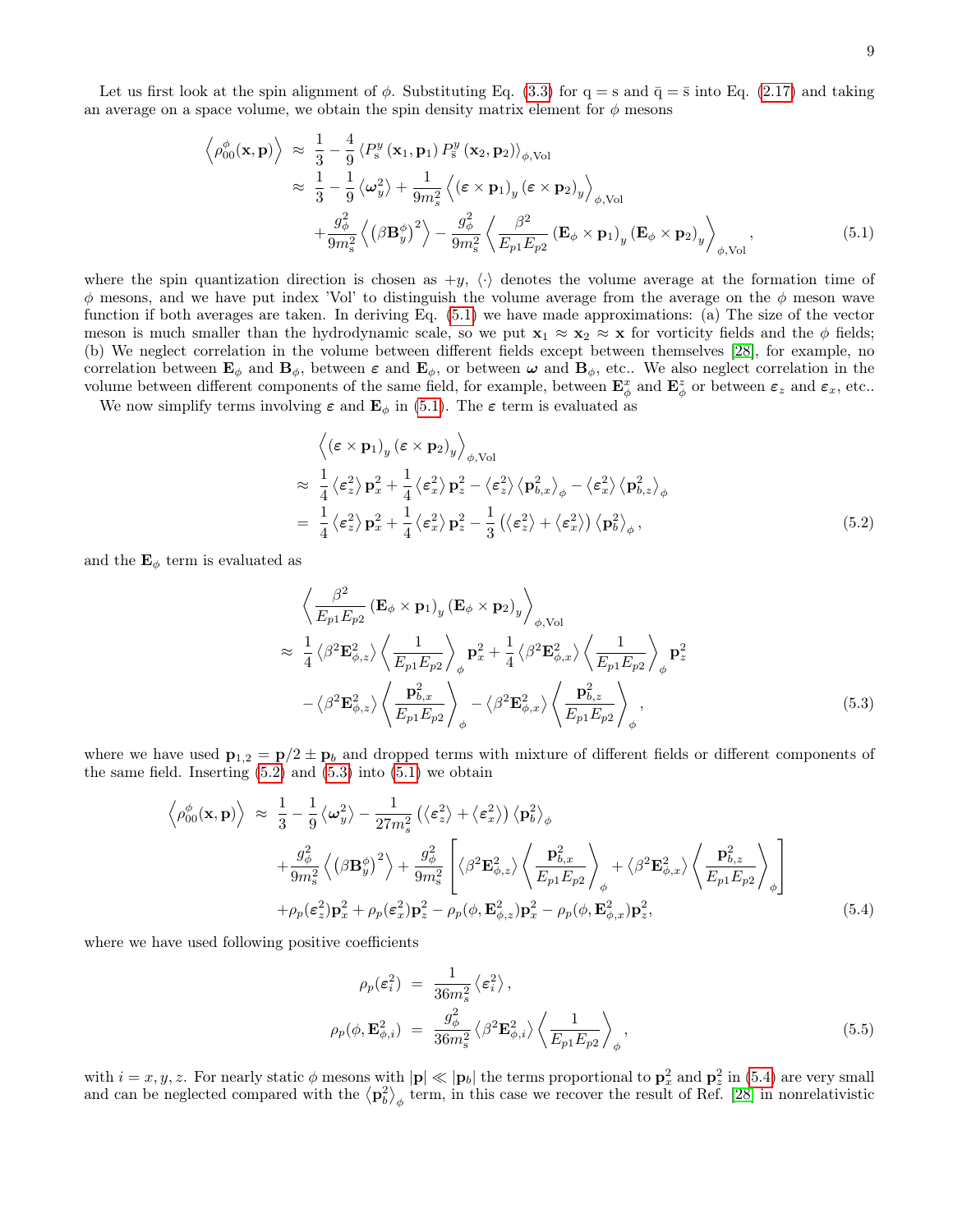limit with  $E_{p1} \approx E_{p2} \approx m_s$ 

<span id="page-9-0"></span>
$$
\left\langle \rho_{00}^{\phi}(\mathbf{x}, \mathbf{p} \approx 0) \right\rangle \approx \frac{1}{3} - \frac{1}{9} \left\langle \omega_{y}^{2} \right\rangle - \frac{1}{27 m_{s}^{2}} \left( \left\langle \varepsilon_{z}^{2} \right\rangle + \left\langle \varepsilon_{x}^{2} \right\rangle \right) \left\langle \mathbf{p}_{b}^{2} \right\rangle_{\phi} + \frac{g_{\phi}^{2}}{9 m_{s}^{2}} \left\langle \left( \beta \mathbf{B}_{y}^{\phi} \right)^{2} \right\rangle + \frac{g_{\phi}^{2}}{9 m_{s}^{4}} \left[ \left\langle \beta^{2} \mathbf{E}_{\phi,z}^{2} \right\rangle \left\langle \mathbf{p}_{b,x}^{2} \right\rangle_{\phi} + \left\langle \beta^{2} \mathbf{E}_{\phi,x}^{2} \right\rangle \left\langle \mathbf{p}_{b,z}^{2} \right\rangle_{\phi} \right].
$$
 (5.6)

In Eq. [\(5.4\)](#page-8-3) and [\(5.6\)](#page-9-0) there are averages of squares of relative momenta of two quarks on the wave function of  $\phi$ mesons and there are also space volume averages of field squares.

Equation [\(5.4\)](#page-8-3) with [\(5.6\)](#page-9-0) as its static limit is part of our main results in the paper. A few remarks are in order about Eq. [\(5.4\)](#page-8-3): (a) All contributions appear independently as positive or negative quantities. This is the main feature of  $\rho_{00}$  for  $\phi$  mesons. (b) The second term is from the vorticity vector (magnetic part of the vorticity tensor), while the third term is from the electric part of the vorticity tensor. Both terms are negative definite. (c) The fourth term is from the magnetic part of the  $\phi$  field, while the fifth term is from the electric part of the  $\phi$  field. Both terms are positive definite. (d) The last line collects contributions proportional to momentum squares of the  $\phi$  meson, where the contribution from the electric part of the vorticity tensor is always positive while that from the electric part of the  $\phi$  field is always negative. (e) We have argued in Ref. [\[28\]](#page-18-16) that the dominant contribution to  $\rho_{00}^{\phi}$  may possibly be from the electric part of the  $\phi$  field which is positive definite.

Let us turn to the spin alignment of another vector meson  $K^{*0}$ . Different from the  $\phi$  meson with flavor content (ss),  $K^{*0}$  has flavor (ds). Vector meson ( $\rho$  or  $\omega$ ) fields that can polarize light quarks are different from the  $\phi$  field which mainly polarize s and  $\bar{s}$ . We will see that such a difference has significant consequences on  $\rho_{00}^{K^*}$ . Following the same procedure and taking the same approximations as in deriving [\(5.1\)](#page-8-0), we obtain the spin density matrix element for  $K^{*0}$ , a counterpart of Eq. [\(5.4\)](#page-8-3),

<span id="page-9-1"></span>
$$
\left\langle \rho_{00}^{K^*}(\mathbf{x}, \mathbf{p}) \right\rangle \approx \frac{1}{3} - \frac{1}{9} \left\langle \omega_y^2 \right\rangle - \frac{1}{27 m_s m_d} \left( \left\langle \varepsilon_z^2 \right\rangle + \left\langle \varepsilon_x^2 \right\rangle \right) \left\langle \mathbf{p}_b^2 \right\rangle_{K^*} + \frac{g_\phi g_V}{9 m_s m_d} \left\langle \beta^2 \mathbf{B}_y^6 \mathbf{B}_y^V \right\rangle + \frac{g_\phi g_V}{9 m_s m_d} \left[ \left\langle \beta^2 \mathbf{E}_z^{\phi} \mathbf{E}_z^V \right\rangle \left\langle \frac{\mathbf{p}_{b,x}^2}{E_{p1}^4 E_{p2}^s} \right\rangle_{K^*} + \left\langle \beta^2 \mathbf{E}_x^{\phi} \mathbf{E}_x^V \right\rangle \left\langle \frac{\mathbf{p}_{b,z}^2}{E_{p1}^4 E_{p2}^s} \right\rangle_{K^*} \right] + \frac{m_s}{m_d} \rho_p(\varepsilon_z^2) \mathbf{p}_x^2 + \frac{m_s}{m_d} \rho_p(\varepsilon_x^2) \mathbf{p}_z^2 - \rho_p(K^*, \mathbf{E}_x^{\phi} \mathbf{E}_z^V) \mathbf{p}_x^2 - \rho_p(K^*, \mathbf{E}_x^{\phi} \mathbf{E}_x^V) \mathbf{p}_z^2,
$$
(5.7)

where  $\mathbf{B}_i^{\phi}$  and  $\mathbf{E}_i^{\phi}$  with  $i = x, y, z$  are from the polarization of  $\bar{s}$ , while  $\mathbf{B}_i^V$  and  $\mathbf{E}_i^V$  are vector meson fields ( $\rho$  or  $\omega$ mesons) that polarize the d-quark, and  $\rho_p(K^*, \mathbf{E}_i^{\phi} \mathbf{E}_i^V)$  are defined as

$$
\rho_p(K^*, \mathbf{E}_i^{\phi} \mathbf{E}_i^V) = \frac{g_{\phi} g_V}{36 m_s m_d} \left\langle \beta^2 \mathbf{E}_i^{\phi} \mathbf{E}_i^V \right\rangle \left\langle \frac{1}{E_{p1}^{\rm d} E_{p2}^{\rm s}} \right\rangle_{K^*}.
$$
\n(5.8)

In [\(5.7\)](#page-9-1) we have shown terms of volume averages of different fields,  $\langle \beta^2 \mathbf{B}_y^{\phi} \mathbf{B}_y^V \rangle$  and  $\langle \beta^2 \mathbf{E}_i^{\phi} \mathbf{E}_i^V \rangle$ , for the purpose of illustration and comparison, since they should have been neglected in accordance with the approximation that different fields do not have large correlation in space as compared with the correlation between the same fields. After implementing this approximation, we obtain

<span id="page-9-2"></span>
$$
\left\langle \rho_0^{K^*}(\mathbf{x}, \mathbf{p}) \right\rangle \approx \frac{1}{3} - \frac{1}{9} \left\langle \omega_y^2 \right\rangle - \frac{1}{27 m_s m_d} \left( \left\langle \varepsilon_z^2 \right\rangle + \left\langle \varepsilon_x^2 \right\rangle \right) \left\langle \mathbf{p}_b^2 \right\rangle_{K^*} + \frac{m_s}{m_d} \left[ \rho_p(\varepsilon_z^2) \mathbf{p}_x^2 + \rho_p(\varepsilon_x^2) \mathbf{p}_z^2 \right]. \tag{5.9}
$$

We can see that the slope of  $\rho_{00}^{K^*}$  with respect to  $p_T^2$  is positive. For nearly static  $K^{*0}$  mesons with  $|\mathbf{p}| \ll |\mathbf{p}_b|$ , the terms proportional to  $\mathbf{p}_x^2$  and  $\mathbf{p}_z^2$  in [\(5.4\)](#page-8-3) are very small and can be neglected, then we have

<span id="page-9-3"></span>
$$
\left\langle \rho_0^{K^*}(\mathbf{x}, \mathbf{p} \approx 0) \right\rangle \approx \frac{1}{3} - \frac{1}{9} \left\langle \omega_y^2 \right\rangle - \frac{1}{27 m_s m_d} \left( \left\langle \varepsilon_z^2 \right\rangle + \left\langle \varepsilon_x^2 \right\rangle \right) \left\langle \mathbf{p}_b^2 \right\rangle_{K^*} . \tag{5.10}
$$

We see in  $(5.9)$  and  $(5.10)$  the absence of the contribution from vector meson fields. Therefore the spin alignment of  $K^{*0}$  is dominated by the vorticity contribution which must be negative for nearly static  $K^{*0}$ . This is the significant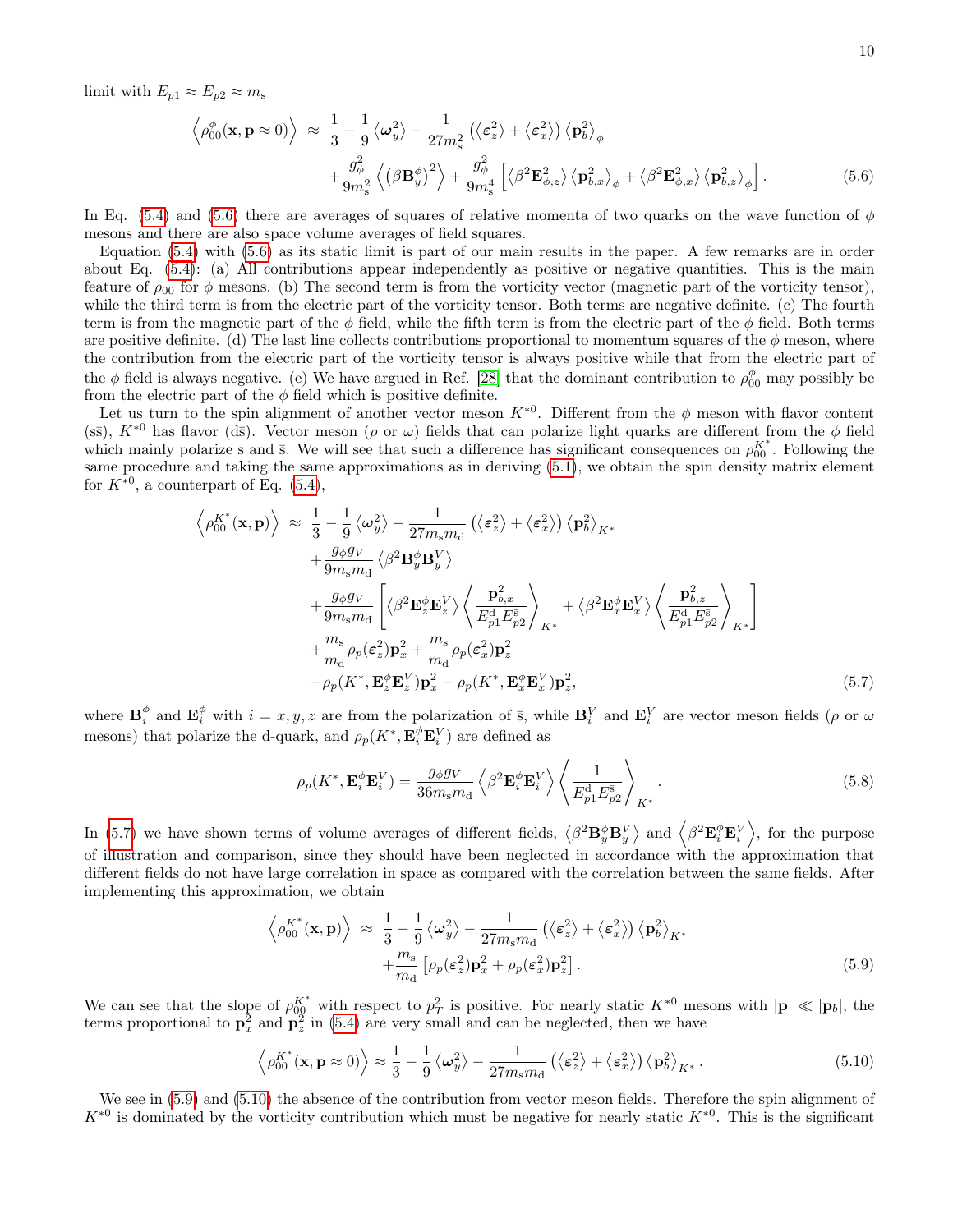<span id="page-10-1"></span>Figure 3: An example for the effects of vector meson fields on the spin density matrices of  $\phi$  and  $K^{*0}$  mesons in their rest frame. There is large correlation between vector meson fields acting on s and  $\bar{s}$  in the  $\phi$  meson but almost no correlation between vector meson fields acting on d and  $\bar{s}$  in  $K^{*0}$ . Due to the short distance nature of vector meson fields, the dominant contribution to the fields at the position of a constituent quark of  $\phi$  or  $K^{*0}$  is from the quark of its nearest neighbor. The relative momentum of the quark and antiquark inside the meson is shown as  $2p$  (intead of  $2p_b$  in the text).



difference from the spin alignment of  $\phi$  mesons which may possibly be dominated by  $\phi$  fields whose contribution is positive definite for nearly static  $\phi$  mesons. Another feature of  $\rho_{00}^{K^*}$  in [\(5.9\)](#page-9-2) and [\(5.10\)](#page-9-3) is that the contribution from the electric part of the vorticity tensor is amplified by a factor  $(m_s/m_d)\left(\langle{\bf p}_b^2\rangle_{K^*}/\langle{\bf p}_b^2\rangle_\phi\right)$  compared with  $\rho_{00}^{\phi}$ . Note that the ratio  $\langle \mathbf{p}_b^2 \rangle_{K^*}/\langle \mathbf{p}_b^2 \rangle_{\phi}$  is about 1.4 ~ 1.5 in the quark model. This may provide a sizable magnitude of the negative contribution to  $\rho_{00}^{K^*}$  as shown in ALICE experiments [\[48\]](#page-19-3).

We note that the above arguments are only valid for primary  $K^{*0}$ . The life time of  $K^{*0}$  is much shorter and the interaction of  $K^{*0}$  with the surrounding matter is much stronger than the  $\phi$  meson. This may bring other contributions to  $\rho_{00}^{K^*}$  from the interaction of  $K^{*0}$  with medium. A caveat is that the above arguments are based on the approximation that different fields do not have large correlation in space as compared with the correlation between the same fields. This seems to work for  $\rho_{00}^{\phi}$  since there are squares of the same vector meson field. However it is not the case for  $\rho_{00}^{K^*}$  that all terms of vector meson fields are mixture of differenct fields which are thought to be equally small. In this case, in order to justify the approximation, we may need to evaluate these terms and compare their magnitudes with the negative comtribution from vorticity tensor fields. This is beyond the scope of this paper and will be studied in the future.

To summarize, in the picture of the coalescence model, we propose that a large positive contribution to the spin matrix element  $\rho_{00}^{\phi}$  should be from the  $\phi$  field [\[28\]](#page-18-16). This is due to the correlation between the  $\phi$  field that polarizes the s-quark and that polarizes  $\bar{s}$ , see Fig. [3](#page-10-1) for illustration. However this is not the case for  $\rho_{00}^{K^*}$ : the  $\phi$  field that polarizes  $\bar{s}$  does not correlate much with vector meson fields ( $\rho$  or  $\omega$  mesons) that polarize the d-quark, the former is from other strange quarks not belonging to  $K^{*0}$ , while the latter come from other light quarks surrounding d, see Fig. [3.](#page-10-1) Therefore  $\rho_{00}^{K^*}$  is dominated by the contribution from vorticity fields which is negative definite for static  $K^{*0}$ . Such a negative contribution from vorticity fields in  $\rho_{00}^{K^*}$  is amplified relative to  $\rho_{00}^{\phi}$  by the mass ratio of strange to light quark and by the ratio of  $\langle \mathbf{p}_b^2 \rangle$  on  $K^{*0}$ 's to  $\phi$ 's wave function.

# <span id="page-10-0"></span>VI. SOLVING VECTOR MESON FIELDS GENERATED BY SOURCES

In this section we solve the mean vector field which satisfies the Klein-Gordon equation [\[36\]](#page-18-23)

<span id="page-10-2"></span>
$$
\partial_{\mu}F_{V}^{\mu\nu} + m_{V}^{2}V^{\nu} = g_{V}J^{\nu},\tag{6.1}
$$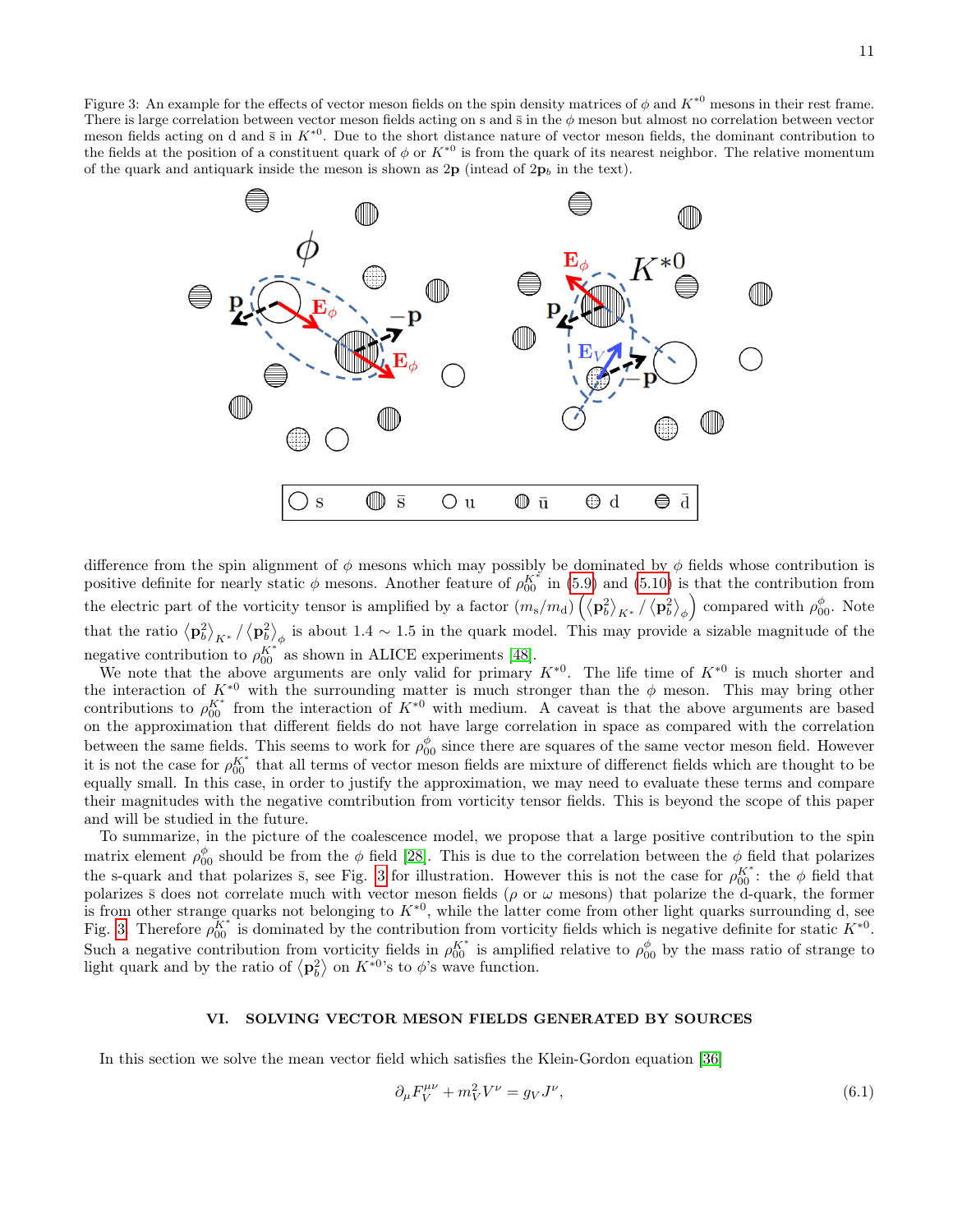where  $F_V^{\mu\nu} \equiv \partial^\mu V^\nu - \partial^\nu V^\mu$  is the field strength tensor, the source of the field  $J^\mu$  is the current density associated with a conserved quantum number,  $m_V$  is the vector meson mass, and  $g_V$  is the coupling constant. We can write  $V^{\mu}$  and  $J^{\mu}$  explicitly as  $V^{\mu} = (\phi, \mathbf{A})$  and  $J^{\mu} = (\rho, \mathbf{j})$ . We can also define the electric and magnetic part of  $F_V^{\mu\nu}$  as three-vectors as in Sect. [III.](#page-5-0) If  $m_V$  is very large compared with the derivative term, we can just neglect latter in Eq. [\(6.1\)](#page-10-2). In this case  $V^{\mu}$  can be approximately proportional to the current density [\[36\]](#page-18-23),  $V^{\mu} \approx (g_V/m_V^2)J^{\mu}$ , known as the current-field identity [\[49,](#page-19-4) [50\]](#page-19-5) in the vector dominance model [\[51,](#page-19-6) [52\]](#page-19-7).

We can use the Green's function method to solve the Klein-Gordon equation  $(6.1)$  as to solve Maxwell's equations in Ref. [\[53\]](#page-19-8). The only difference is the presence of the vector meson mass which brings a little more complexity. We consider a point charge Q located at the original point at  $t = 0$  moves with velocity v in  $+z$  direction. The charge  $Q$  corresponds to a quantum number such as the baryon number for quarks or the strangeness number for s and  $\bar{s}$ . Finally we obtain the electric and magnetic parts of vector meson fields as

<span id="page-11-0"></span>
$$
\mathbf{E}_{V}^{x}(t,\mathbf{x}) = g_{V}Q \frac{\gamma v(1 + m_{V}\Delta)}{4\pi\Delta^{3}} x e^{-m_{V}\Delta},
$$
\n
$$
\mathbf{E}_{V}^{y}(t,\mathbf{x}) = g_{V}Q \frac{\gamma v(1 + m_{V}\Delta)}{4\pi\Delta^{3}} y e^{-m_{V}\Delta},
$$
\n
$$
\mathbf{E}_{V}^{z}(t,\mathbf{x}) = g_{V}Q \frac{\gamma v(1 + m_{V}\Delta)}{4\pi\Delta^{3}} (z - vt) e^{-m_{V}\Delta},
$$
\n
$$
\mathbf{B}_{V}^{x}(t,\mathbf{x}) = -g_{V}Q \frac{\gamma v(1 + m_{V}\Delta)}{4\pi\Delta^{3}} y e^{-m_{V}\Delta},
$$
\n
$$
\mathbf{B}_{V}^{y}(t,\mathbf{x}) = g_{V}Q \frac{\gamma v(1 + m_{V}\Delta)}{4\pi\Delta^{3}} x e^{-m_{V}\Delta},
$$
\n
$$
\mathbf{B}_{V}^{z}(t,\mathbf{x}) = 0,
$$
\n(6.2)

where  $\Delta = \sqrt{x^2 + y^2 + \gamma^2 (vt - z)^2}$  with  $\gamma = 1/\sqrt{ }$  $1-v^2$  being the Lorentz contraction factor. We see that an exponential decay factor  $e^{-m_V\Delta}$  appears in vector meson fields produced by a point charge, which reflects the finite distance nature of vector meson fields. Such a factor is absent in electromagnetic fields produced by electric charges [\[53,](#page-19-8) [54\]](#page-19-9). The detailed derivation of [\(6.2\)](#page-11-0) is given in Appendix [D.](#page-16-0)

If we can determine the strangeness current, we can apply Eq. [\(6.2\)](#page-11-0) to obtain the  $\phi$  field with  $Q$  being the strangeness number. Due to the short distance nature of the vector meson field, the  $\phi$  field that can polarize the constituent s-quark in a  $\phi$  meson is dominated by the field produced by its constituent partner  $\bar{s}$  in the same  $\phi$  meson which is in its nearest neighborhood in space, and vice versa.

# VII. SUMMARY

We have constructed an improved quark coalecence model based on the spin density matrix in phase space with coordinate dependence. The spin density matrices for mesons and ground state baryons depend on spin Wigner functions of quark systems. The quark spin polarization functions in phase space are encoded in spin Wigner functions. The spin polarization of baryons can be obtained from spin density matrices for hadrons. As an example we obtain the spin polarization of Λ which is determined by that of strange quarks. The spin polarization of quarks comes mainly from vorticity tensor fields and vector meson fields. We discussed a possible role that the electric part of the vector meson field may play in understanding experimental observations in local polarization of Λ. Most importantly we propose an understanding of spin alignments of vector mesons  $\phi$  and  $K^{*0}$  (including  $\overline{K}^{*0}$ ) in the static limit: a large positive deviation of  $\rho_{00}$  for  $\phi$  mesons from 1/3 may come from the electric part of the vector  $\phi$  field, while a large magnitude of negative deviation of  $\rho_{00}$  for  $K^{*0}$  may come from the electric part of vorticity tensor fields. Such a large negative contribution to  $\rho_{00}$  for  $K^{*0}$ , in contrast to the same contribution to that for  $\phi$  which is less important, may be due to a large mass ratio of strange quarks to light quarks. These results should be tested by a detailed and comprehensive simulation of vorticity tensor fields and vector meson fields in heavy ion collisions.

## Acknowledgments

The authors thank Xian-Gai Deng, Xu-Guang Huang, Guo-Liang Ma, Yu-Gang Ma, Jia-Lun Ping, Ai-Hong Tang, Xiao-Liang Xia and Hao-Jie Xu for helpful discussions. X.-L.S. and Q.W. are supported in part by the National Natural Science Foundation of China (NSFC) under Grant No. 11535012, 11890713, and by the Strategic Priority Research Program of Chinese Academy of Sciences under Grant No. XDB34030102. X.-N.W. is supported in part by National Natural Science Foundation of China (NSFC) under Grant No. 11935007, 11861131009 and 11890714.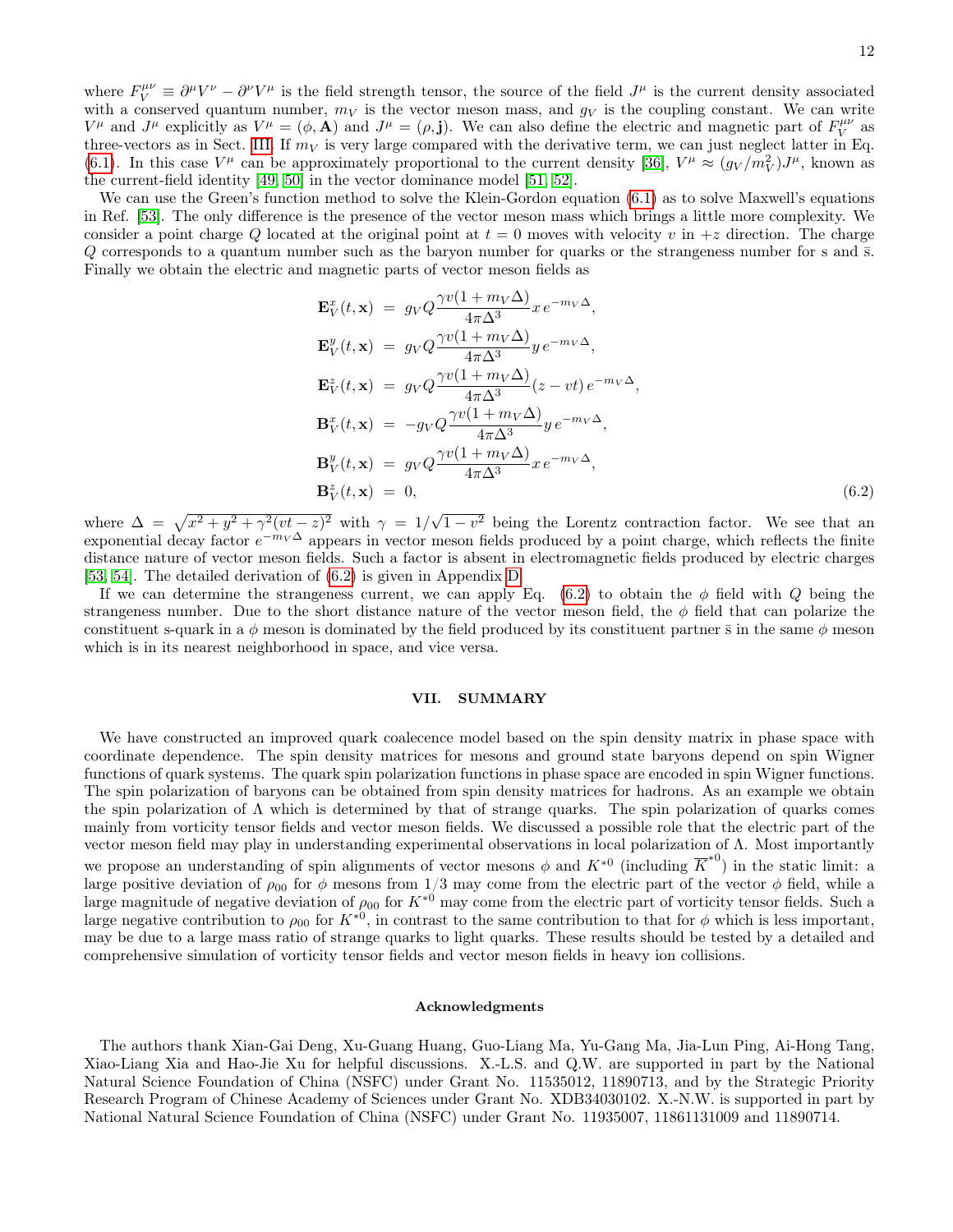# <span id="page-12-0"></span>Appendix A: Single particle state in coordinate and momentum space

In this appendix, we give definition and convention for single particle states in coordinate and momentum representation in non-relativistic quantum mechanics.

A position eigenstate is denoted as  $|x\rangle$  and satisfies following orthogonality and completeness conditions

<span id="page-12-2"></span>
$$
\langle \mathbf{x}' | \mathbf{x} \rangle = \delta^{(3)}(\mathbf{x}' - \mathbf{x}),
$$
  
\n
$$
1 = \int d^3 \mathbf{x} | \mathbf{x} \rangle \langle \mathbf{x} |.
$$
 (A1)

The normalization of the state  $|x\rangle$  is then

$$
\langle \mathbf{x} | \mathbf{x} \rangle = \delta^{(3)}(\mathbf{x} - \mathbf{x}) = \int [d^3 \mathbf{p}] = \frac{1}{\Omega} \sum_{\mathbf{p}}, \tag{A2}
$$

where  $\Omega$  is the space volume and  $[d^3\mathbf{p}] \equiv d^3\mathbf{p}/(2\pi)^3$ .

A momentum eigenstate is denoted as  $|p\rangle$  and satisfies following orthogonality and completeness conditions

<span id="page-12-3"></span>
$$
\langle \mathbf{p}' | \mathbf{p} \rangle = (2\pi)^3 \delta^{(3)} (\mathbf{p} - \mathbf{p}'),
$$
  
\n
$$
1 = \int [d^3 \mathbf{p}] | \mathbf{p} \rangle \langle \mathbf{p} |.
$$
\n(A3)

The normalization of  $|{\bf p}\rangle$  is then

$$
\langle \mathbf{p} | \mathbf{p} \rangle = (2\pi)^3 \delta^{(3)}(\mathbf{p} - \mathbf{p}) = \Omega.
$$
 (A4)

From Eq. [\(A1\)](#page-12-2) and [\(A3\)](#page-12-3) we can define the inner product  $\langle \mathbf{x} | \mathbf{p} \rangle$  as

$$
\langle \mathbf{x} | \mathbf{p} \rangle = e^{i \mathbf{p} \cdot \mathbf{x}}.\tag{A5}
$$

With the above relation we can check

$$
\delta^{(3)}(\mathbf{x} - \mathbf{x}') = \langle \mathbf{x}' | \mathbf{x} \rangle = \int [d^3 \mathbf{p}] \langle \mathbf{x}' | \mathbf{p} \rangle \langle \mathbf{p} | \mathbf{x} \rangle
$$
  
= 
$$
\int [d^3 \mathbf{p}] e^{i \mathbf{p} \cdot (\mathbf{x}' - \mathbf{x})},
$$
(A6)

where we have inserted the completeness relation [\(A3\)](#page-12-3). We can express  $|x\rangle$  in terms of  $|p\rangle$  and vice versa,

$$
|\mathbf{x}\rangle = \int [d^3 \mathbf{p}] |\mathbf{p}\rangle \langle \mathbf{p} | \mathbf{x}\rangle = \int [d^3 \mathbf{p}] e^{-i \mathbf{p} \cdot \mathbf{x}} |\mathbf{p}\rangle, |\mathbf{p}\rangle = \int d^3 \mathbf{x} |\mathbf{x}\rangle \langle \mathbf{x} | \mathbf{p}\rangle = \int d^3 \mathbf{x} e^{i \mathbf{p} \cdot \mathbf{x}} |\mathbf{x}\rangle.
$$
 (A7)

# <span id="page-12-1"></span>Appendix B: Derivation of density matrix elements for mesons

In this Appendix, we evaluate [\(2.12\)](#page-2-3), the spin density matrix element on two meson states,

<span id="page-12-4"></span>
$$
\rho_{S_{z1},S_{z2}}^{\mathbf{M}}(\mathbf{x},\mathbf{p}) = \int [d^{3}\mathbf{q}] e^{i\mathbf{q}\cdot\mathbf{x}} \int d^{3}\mathbf{x}_{1} d^{3}\mathbf{x}_{2} \int [d^{3}\mathbf{p}_{1}][d^{3}\mathbf{p}_{2}][d^{3}\mathbf{q}_{1}][d^{3}\mathbf{q}_{2}]
$$
\n
$$
\times e^{-i\mathbf{q}_{1}\cdot\mathbf{x}_{1}} e^{-i\mathbf{q}_{2}\cdot\mathbf{x}_{2}}
$$
\n
$$
\times \left\langle \mathbf{M}; \mathbf{p} + \frac{\mathbf{q}}{2} \right| \mathbf{p}_{1} + \frac{\mathbf{q}_{1}}{2}, \mathbf{p}_{2} + \frac{\mathbf{q}_{2}}{2} \right\rangle \left\langle \mathbf{p}_{1} - \frac{\mathbf{q}_{1}}{2}, \mathbf{p}_{2} - \frac{\mathbf{q}_{2}}{2} \right| \mathbf{M}; \mathbf{p} - \frac{\mathbf{q}}{2} \right\rangle
$$
\n
$$
\times \sum_{s_{1},s_{2}} w(\mathbf{q}_{1}|s_{1},\mathbf{x}_{1},\mathbf{p}_{1}) w(\bar{\mathbf{q}}_{2}|s_{2},\mathbf{x}_{2},\mathbf{p}_{2})
$$
\n
$$
\times \left\langle S, S_{z1} | s_{1}, s_{2} \right\rangle \left\langle s_{1}, s_{2} | S, S_{z2} \right\rangle, \tag{B1}
$$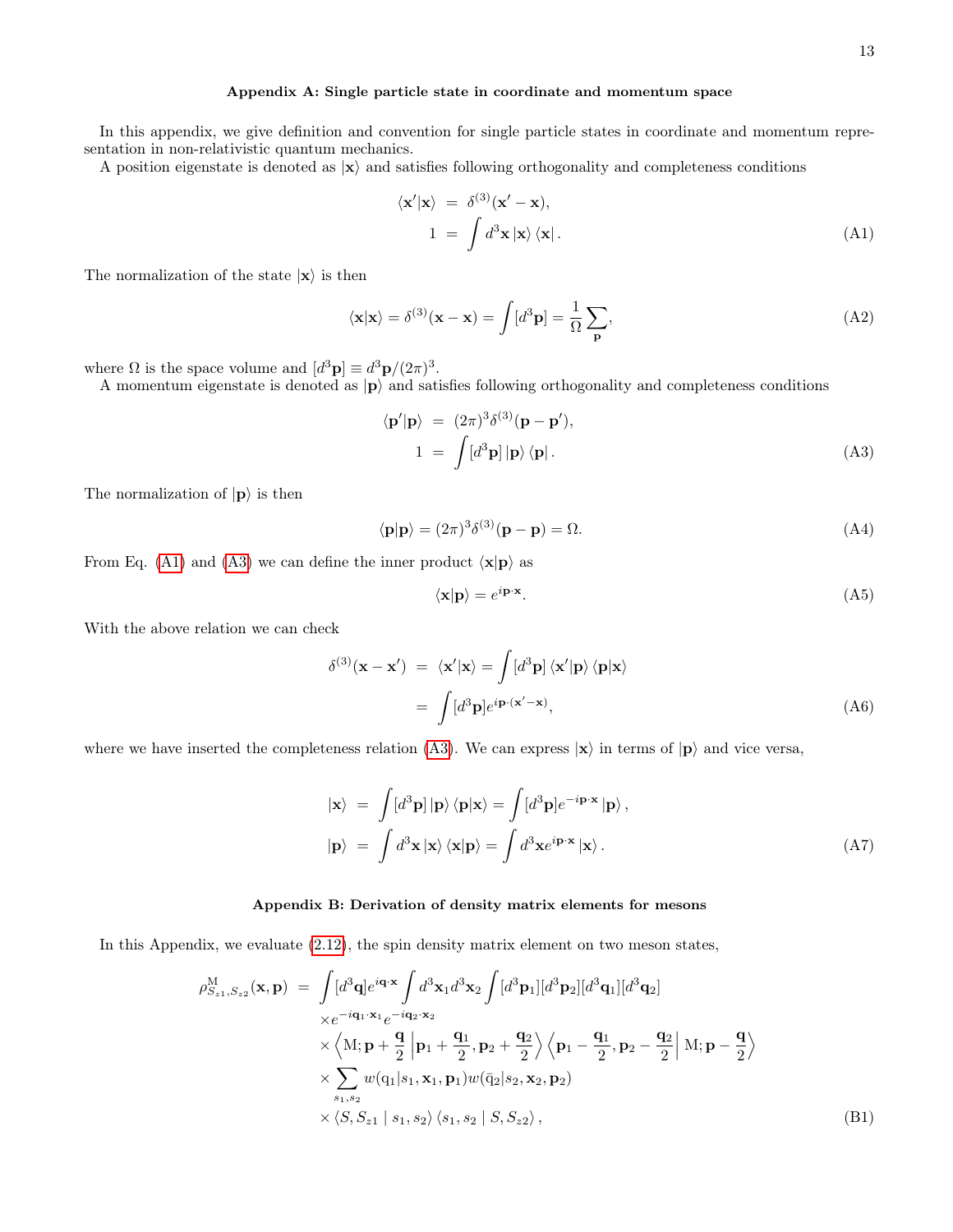where  $\langle S, S_{z1} | s_1, s_2 \rangle$  denotes the Clebsch-Gordan coefficient for spin states,  $\sum_{q_1, \bar{q}_2} |\langle q_1, \bar{q}_2 | M \rangle|^2 = 1$  with  $|M \rangle$  being the flavor part of the meson's wave function,  $\langle q_1, \bar{q}_2 | M \rangle$  denotes the Clebsch-Gordan coefficient for the flavor state (here we have used the fact that the flavor part is decoupled from its spin part in a meson's wave function), and the amplitudes between the meson's and quark-antiquark's momentum states are

$$
(M|q, \bar{q}) = \left\langle M; \mathbf{p} + \frac{\mathbf{q}}{2} | \mathbf{p}_1 + \frac{\mathbf{q}_1}{2}, \mathbf{p}_2 + \frac{\mathbf{q}_2}{2} \right\rangle
$$
  
\n
$$
= (2\pi)^3 \delta^{(3)} \left( \mathbf{p}_1 + \mathbf{p}_2 - \mathbf{p} + \frac{\mathbf{q}_1 + \mathbf{q}_2 - \mathbf{q}}{2} \right)
$$
  
\n
$$
\times \varphi_M^* \left( \frac{\mathbf{p}_1 - \mathbf{p}_2}{2} + \frac{\mathbf{q}_1 - \mathbf{q}_2}{4} \right),
$$
  
\n
$$
(q, \bar{q}|M) = \left\langle \mathbf{p}_1 - \frac{\mathbf{q}_1}{2}, \mathbf{p}_2 - \frac{\mathbf{q}_2}{2} | M; \mathbf{p} - \frac{\mathbf{q}}{2} \right\rangle
$$
  
\n
$$
= (2\pi)^3 \delta^{(3)} \left( \mathbf{p}_1 + \mathbf{p}_2 - \mathbf{p} - \frac{\mathbf{q}_1 + \mathbf{q}_2 - \mathbf{q}}{2} \right)
$$
  
\n
$$
\times \varphi_M \left( \frac{\mathbf{p}_1 - \mathbf{p}_2}{2} - \frac{\mathbf{q}_1 - \mathbf{q}_2}{4} \right),
$$
  
\n(B2)

where the meson wave function in relative momentum of two quarks is normalized as  $\int [d^3\mathbf{k}] |\varphi_M(\mathbf{k})|^2 = 1$  with  $\varphi_M(\mathbf{k})$ being related to the wave function in relative position,  $\varphi_M(\mathbf{k}) = \int d^3\mathbf{y} e^{-i\mathbf{k} \cdot \mathbf{y}} \varphi_M(\mathbf{y})$ . Here we have used the same symbol  $\varphi_M$  to denote the meson wave function in coordinate and momentum without ambiguity.

Equation [\(B1\)](#page-12-4) can be simplified as

<span id="page-13-1"></span>
$$
\rho_{S_{z1},S_{z2}}^{\mathbf{M}}(\mathbf{x},\mathbf{p}) = \int d^{3}\mathbf{x}_{a}d^{3}\mathbf{x}_{b} \int [d^{3}\mathbf{p}_{b}][d^{3}\mathbf{q}_{a}][d^{3}\mathbf{q}_{b}]
$$
\n
$$
\times \exp(-i\mathbf{q}_{b} \cdot \mathbf{x}_{b}) \exp[-i\mathbf{q}_{a} \cdot (\mathbf{x}_{a} - \mathbf{x})]
$$
\n
$$
\times \varphi_{\mathbf{M}}^{*}(\mathbf{p}_{b} + \frac{\mathbf{q}_{b}}{2}) \varphi_{\mathbf{M}}(\mathbf{p}_{b} - \frac{\mathbf{q}_{b}}{2})
$$
\n
$$
\times \sum_{s_{1},s_{2}} w(\mathbf{q}_{1} | s_{1}, \mathbf{x}_{a} + \frac{\mathbf{x}_{b}}{2}, \frac{\mathbf{p}}{2} + \mathbf{p}_{b}) w(\bar{\mathbf{q}}_{2} | s_{2}, \mathbf{x}_{a} - \frac{\mathbf{x}_{b}}{2}, \frac{\mathbf{p}}{2} - \mathbf{p}_{b})
$$
\n
$$
\times \langle S, S_{z1} | s_{1}, s_{2} \rangle \langle s_{1}, s_{2} | S, S_{z2} \rangle, \qquad (B3)
$$

where we have used

<span id="page-13-0"></span>
$$
\mathbf{p}_a = \mathbf{p}_1 + \mathbf{p}_2,
$$
  
\n
$$
\mathbf{p}_b = \frac{1}{2} (\mathbf{p}_1 - \mathbf{p}_2),
$$
  
\n
$$
\mathbf{q}_a = \mathbf{q}_1 + \mathbf{q}_2,
$$
  
\n
$$
\mathbf{q}_b = \frac{1}{2} (\mathbf{q}_1 - \mathbf{q}_2),
$$
  
\n
$$
\mathbf{x}_a = \frac{1}{2} (\mathbf{x}_1 + \mathbf{x}_2),
$$
  
\n
$$
\mathbf{x}_b = \mathbf{x}_1 - \mathbf{x}_2.
$$
\n(B4)

Note that  $\mathbf{q}_a$  and  $\mathbf{q}_b$  are conjugate momenta of  $\mathbf{x}_a$  and  $\mathbf{x}_b$  respectively. Completing integrals in [\(B3\)](#page-13-1) over  $\mathbf{q}_a$  and  $\mathbf{x}_a$ , we obtain Eq.  $(2.13)$ .

Using the Gaussian form of the meson wave function in Eq. [\(2.14\)](#page-3-3), we can further simplify Eq. [\(2.13\)](#page-2-4) to obtain the most simple form in Eq. [\(2.15\)](#page-3-1) for the spin matrix elements. Applying Eq. (2.15) to the vector meson  $\phi$  with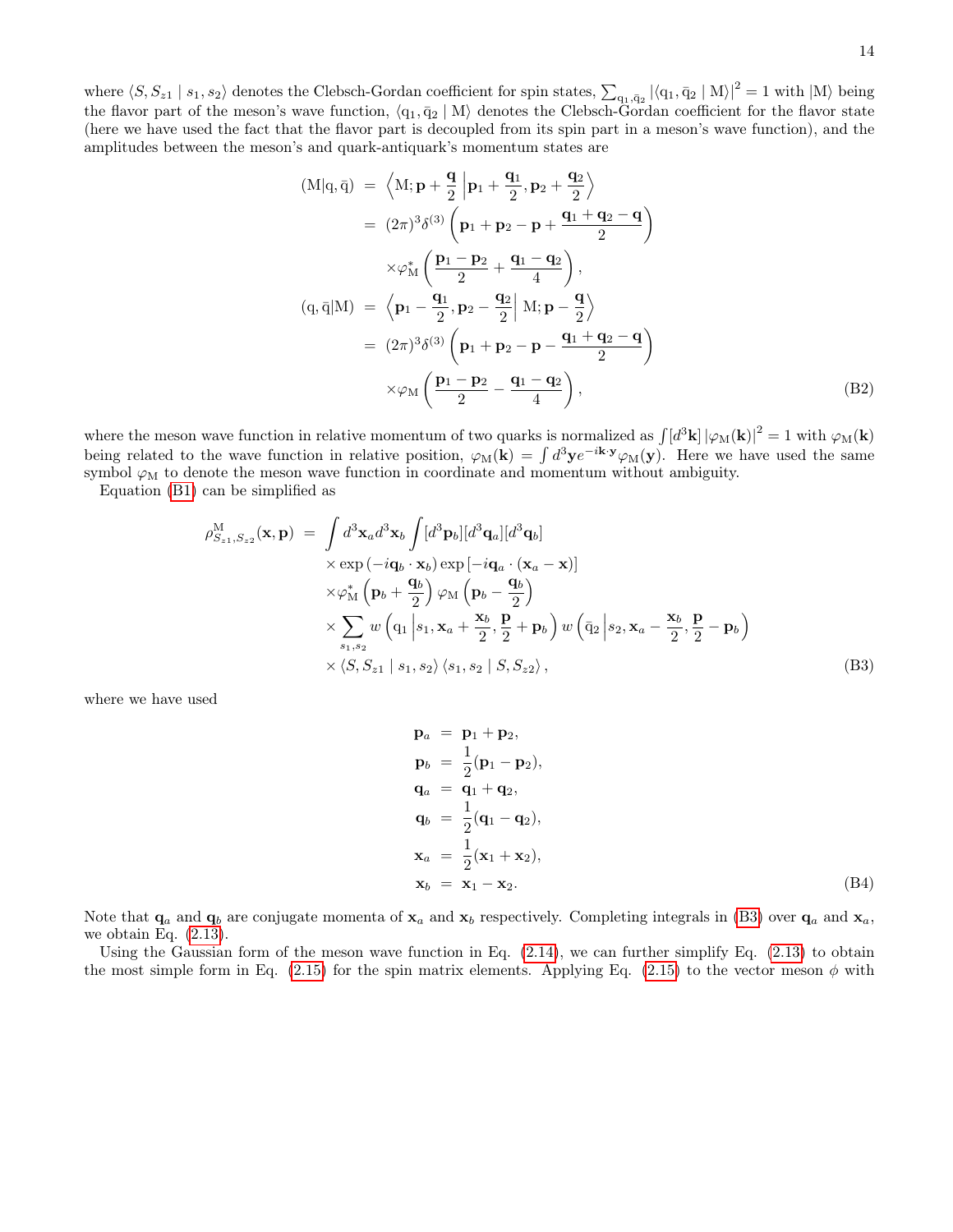$S = 1$  and  $S_z = -1, 0, 1$ , we obtain diagonal elements of the spin density matrix for  $\phi$ ,

<span id="page-14-0"></span>
$$
\rho_{00}^{\phi}(\mathbf{x}, \mathbf{p}) = \frac{1}{2\pi^{3}} \int d^{3} \mathbf{x}_{b} d^{3} \mathbf{p}_{b} \exp\left(-\frac{\mathbf{p}_{b}^{2}}{a_{\phi}^{2}} - a_{\phi}^{2} \mathbf{x}_{b}^{2}\right)
$$
\n
$$
\times \left[w\left(s\middle| +, \mathbf{x} + \frac{\mathbf{x}_{b}}{2}, \frac{\mathbf{p}}{2} + \mathbf{p}_{b}\right)w\left(\bar{s}\middle| -, \mathbf{x} - \frac{\mathbf{x}_{b}}{2}, \frac{\mathbf{p}}{2} - \mathbf{p}_{b}\right)
$$
\n
$$
+ w\left(s\middle| -, \mathbf{x} + \frac{\mathbf{x}_{b}}{2}, \frac{\mathbf{p}}{2} + \mathbf{p}_{b}\right)w\left(\bar{s}\middle| +, \mathbf{x} - \frac{\mathbf{x}_{b}}{2}, \frac{\mathbf{p}}{2} - \mathbf{p}_{b}\right)\right],
$$
\n
$$
\rho_{11}^{\phi}(\mathbf{x}, \mathbf{p}) = \frac{1}{\pi^{3}} \int d^{3} \mathbf{x}_{b} d^{3} \mathbf{p}_{b} \exp\left(-\frac{\mathbf{p}_{b}^{2}}{a_{\phi}^{2}} - a_{\phi}^{2} \mathbf{x}_{b}^{2}\right)
$$
\n
$$
\times w\left(s\middle| +, \mathbf{x} + \frac{\mathbf{x}_{b}}{2}, \frac{\mathbf{p}}{2} + \mathbf{p}_{b}\right)w\left(\bar{s}\middle| +, \mathbf{x} - \frac{\mathbf{x}_{b}}{2}, \frac{\mathbf{p}}{2} - \mathbf{p}_{b}\right),
$$
\n
$$
\rho_{-1,-1}^{\phi}(\mathbf{x}, \mathbf{p}) = \frac{1}{\pi^{3}} \int d^{3} \mathbf{x}_{b} d^{3} \mathbf{p}_{b} \exp\left(-\frac{\mathbf{p}_{b}^{2}}{a_{\phi}^{2}} - a_{\phi}^{2} \mathbf{x}_{b}^{2}\right)
$$
\n
$$
\times w\left(s\middle| -, \mathbf{x} + \frac{\mathbf{x}_{b}}{2}, \frac{\mathbf{p}}{2} + \mathbf{p}_{b}\right)w\left(\bar{s}\middle| -, \mathbf{x} - \frac{\mathbf{x}_{b}}{2}, \frac
$$

# <span id="page-14-1"></span>Appendix C: Derivation of density matrix elements for baryons

In this appendix we will evaluate Eq. [\(2.22\)](#page-4-1) for ground state baryons to give Eq. [\(2.23\)](#page-4-0). The spatial or momentum parts of wave functions for these baryons are independent of spin-flavor parts. Inserting [\(2.21\)](#page-4-2) into [\(2.22\)](#page-4-1) we obtain

<span id="page-14-3"></span>
$$
\rho_{S_{z1},S_{z2}}^{\text{B}}(\mathbf{x},\mathbf{p}) = \int [d^3\mathbf{q}] e^{i\mathbf{q}\cdot\mathbf{x}} \int \prod_{i=1}^{3} d^3\mathbf{x}_i \prod_{i=1}^{3} [d^3\mathbf{p}_i] \prod_{i=1}^{3} [d^3\mathbf{q}_i]
$$
  
\n
$$
\times \exp[-i(\mathbf{q}_1 \cdot \mathbf{x}_1 + \mathbf{q}_2 \cdot \mathbf{x}_2 + \mathbf{q}_3 \cdot \mathbf{x}_3)]
$$
  
\n
$$
\times \left\langle \mathbf{B}; \mathbf{p} + \frac{\mathbf{q}}{2} | \mathbf{p}_1 + \frac{\mathbf{q}_1}{2}, \mathbf{p}_2 + \frac{\mathbf{q}_2}{2}, \mathbf{p}_3 + \frac{\mathbf{q}_3}{2} \right\rangle
$$
  
\n
$$
\times \left\langle \mathbf{p}_1 - \frac{\mathbf{q}_1}{2}, \mathbf{p}_2 - \frac{\mathbf{q}_2}{2}, \mathbf{p}_3 - \frac{\mathbf{q}_3}{2} | \mathbf{B}; \mathbf{p} - \frac{\mathbf{q}}{2} \right\rangle
$$
  
\n
$$
\times \sum_{s_1, s_2, s_3} \sum_{s_1, s_2, s_3} \prod_{i=1}^{3} w(q_i|s_i, \mathbf{x}_i, \mathbf{p}_i)
$$
  
\n
$$
\times \left\langle B; S, S_{z1} | q_1, q_2, q_3; s_1, s_2, s_3 \right\rangle
$$
  
\n
$$
\times \left\langle q_1, q_2, q_3; s_1, s_2, s_3 | B; S, S_{z2} \right\rangle.
$$
 (C1)

The amplitudes between momentum states of the baryon and three quarks are given by

<span id="page-14-2"></span>
$$
(q, q, q|B) = \left\langle q; \mathbf{p}_1 - \frac{\mathbf{q}_1}{2}, \mathbf{p}_2 - \frac{\mathbf{q}_2}{2}, \mathbf{p}_3 - \frac{\mathbf{q}_3}{2} \right| B; \mathbf{p} - \frac{\mathbf{q}}{2} \rangle
$$
  
\n
$$
= (2\pi)^3 \delta^{(3)} \left( \mathbf{p}_a - \mathbf{p} - \frac{\mathbf{q}_a - \mathbf{q}}{2} \right) \varphi_B \left( \mathbf{p}_b - \frac{\mathbf{q}_b}{2}, \mathbf{p}_c - \frac{\mathbf{q}_c}{2} \right),
$$
  
\n
$$
(B|q, q, q) = \left\langle B; \mathbf{p} + \frac{\mathbf{q}}{2} \right| q; \mathbf{p}_1 + \frac{\mathbf{q}_1}{2}, \mathbf{p}_2 + \frac{\mathbf{q}_2}{2}, \mathbf{p}_3 + \frac{\mathbf{q}_3}{2} \right\rangle
$$
  
\n
$$
= (2\pi)^3 \delta^{(3)} \left( \mathbf{p}_a - \mathbf{p} + \frac{\mathbf{q}_a - \mathbf{q}}{2} \right) \varphi_B^* \left( \mathbf{p}_b + \frac{\mathbf{q}_b}{2}, \mathbf{p}_c + \frac{\mathbf{q}_c}{2} \right),
$$
  
\n(C2)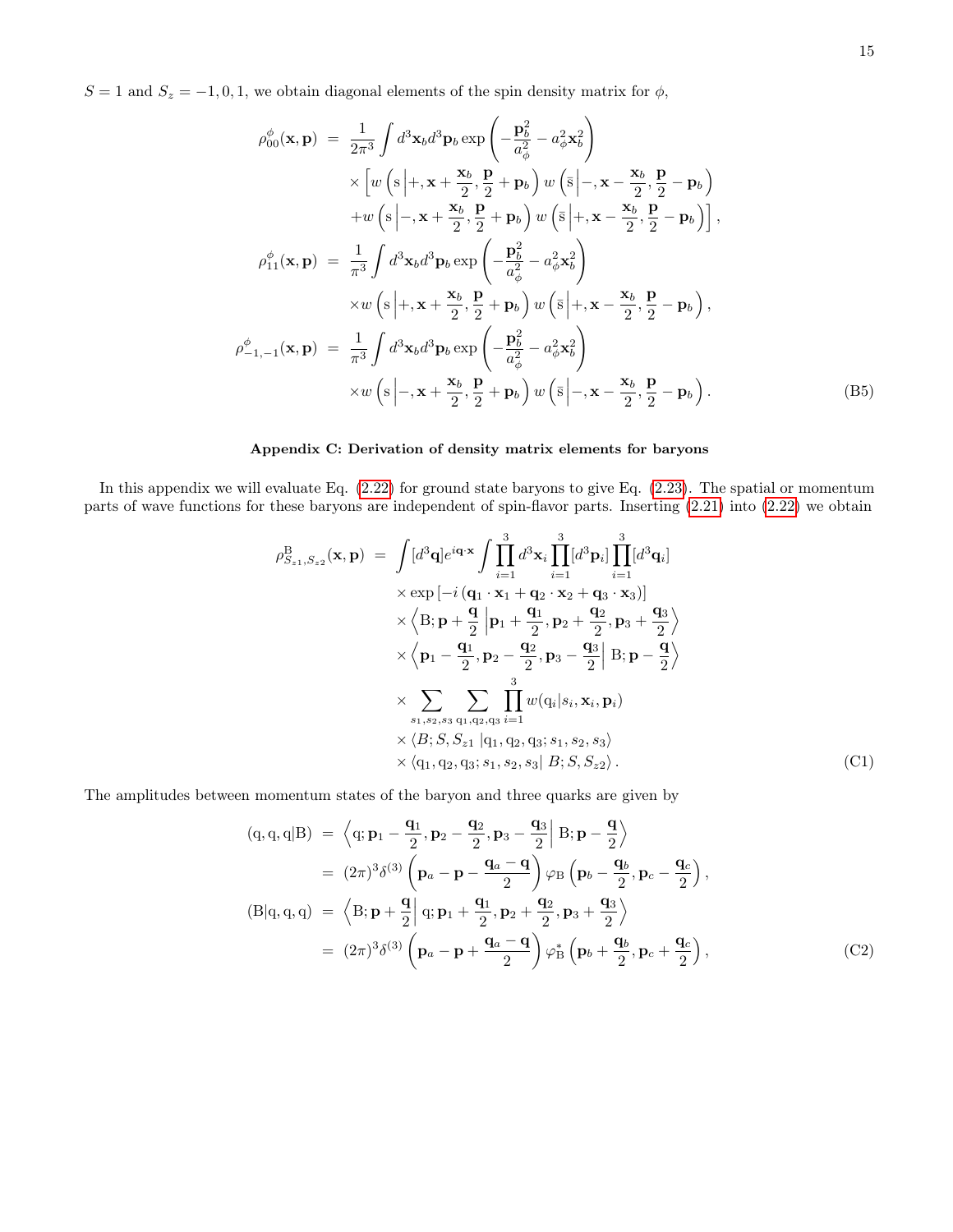where  $\varphi_B(\mathbf{k}_b, \mathbf{k}_c)$  is wave function of the baryon in the momentum representation to defined in [\(C5\)](#page-15-2) and [\(C7\)](#page-15-3), and we have used momenta in Jacobi form

<span id="page-15-0"></span>
$$
\mathbf{p}_a = \mathbf{p}_1 + \mathbf{p}_2 + \mathbf{p}_3, \n\mathbf{p}_b = \frac{1}{3} (\mathbf{p}_1 + \mathbf{p}_2 - 2\mathbf{p}_3), \n\mathbf{p}_c = \frac{1}{2} (\mathbf{p}_1 - \mathbf{p}_2), \n\mathbf{q}_a = \mathbf{q}_1 + \mathbf{q}_2 + \mathbf{q}_3, \n\mathbf{q}_b = \frac{1}{3} (\mathbf{q}_1 + \mathbf{q}_2 - 2\mathbf{q}_3), \n\mathbf{q}_c = \frac{1}{2} (\mathbf{q}_1 - \mathbf{q}_2).
$$
\n(C3)

To obtain the amplitudes [\(C2\)](#page-14-2), we have inserted the completeness relation

$$
\int \prod_{i=1}^{3} d^{3} \mathbf{x}_{i} | \mathbf{x}_{i} \rangle \langle \mathbf{x}_{i} | = 1,
$$
\n(C4)

between the baryon and three-quarks state. We have also used

<span id="page-15-2"></span>
$$
\langle \mathbf{x}_1, \mathbf{x}_2, \mathbf{x}_3 | B; \mathbf{p} \rangle = \exp(i\mathbf{p} \cdot \mathbf{x}_a) \varphi_B(\mathbf{x}_b, \mathbf{x}_c), \tag{C5}
$$

where  $\varphi_B(\mathbf{x}_b, \mathbf{x}_c)$  is the spatial wave function of the baryon depending on relative distance  $\mathbf{x}_b$  and  $\mathbf{x}_c$  of Jacobi coordinates defined as

<span id="page-15-1"></span>
$$
\mathbf{x}_a = \frac{1}{3}(\mathbf{x}_1 + \mathbf{x}_2 + \mathbf{x}_3),
$$
  
\n
$$
\mathbf{x}_b = \frac{1}{2}(\mathbf{x}_1 + \mathbf{x}_2) - \mathbf{x}_3,
$$
  
\n
$$
\mathbf{x}_c = \mathbf{x}_1 - \mathbf{x}_2.
$$
 (C6)

The momentum state  $\varphi_B(\mathbf{k}_b, \mathbf{k}_c)$  in [\(C2\)](#page-14-2) can be obtained from  $\varphi_B(\mathbf{x}_b, \mathbf{x}_c)$  by Fourier transformation

<span id="page-15-3"></span>
$$
\varphi_{\mathcal{B}}(\mathbf{k}_b, \mathbf{k}_c) = \int d^3 \mathbf{x}_b d^3 \mathbf{x}_c \exp(-i\mathbf{k}_b \cdot \mathbf{x}_b - i\mathbf{k}_c \cdot \mathbf{x}_c) \varphi_{\mathcal{B}}(\mathbf{x}_b, \mathbf{x}_c), \tag{C7}
$$

where  $k_b$  and  $k_c$  are conjugate momenta to  $x_b$  and  $x_c$  respectively. Note that we have used for simplicty of notation the same symbol  $\varphi_B$  for the wave function in both coordinate and momentum representation. We assume normalization conditions for  $\varphi_{\text{B}}(\mathbf{x}_b, \mathbf{x}_c)$  and  $\varphi_{\text{B}}(\mathbf{k}_b, \mathbf{k}_c)$  as

<span id="page-15-4"></span>
$$
\int d^3 \mathbf{x}_b d^3 \mathbf{x}_c |\varphi_B(\mathbf{x}_b, \mathbf{x}_c)|^2 = 1,
$$
  

$$
\int [d^3 \mathbf{k}_b] [d^3 \mathbf{k}_c] |\varphi_B(\mathbf{k}_b, \mathbf{k}_c)|^2 = 1.
$$
 (C8)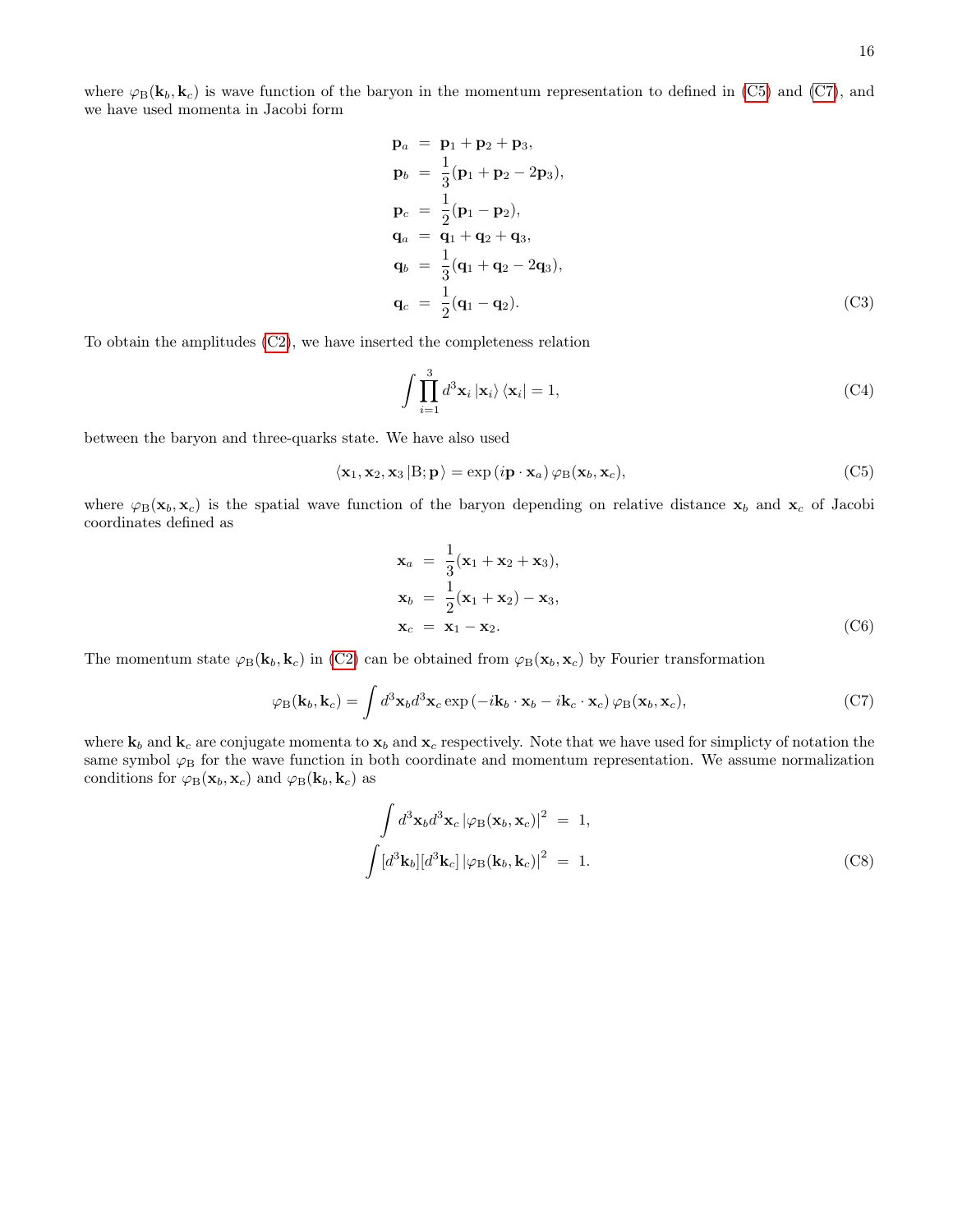We insert [\(C2\)](#page-14-2) into [\(C1\)](#page-14-3) and complete integrals over  $\mathbf{q}$ ,  $\mathbf{x}_a$  and  $\mathbf{p}_a$ , then we obtain

<span id="page-16-2"></span>
$$
\rho_{S_{z1},S_{z2}}^{\text{B}}(\mathbf{x},\mathbf{p}) = \int \prod_{i=b,c} d^{3} \mathbf{x}_{i} \prod_{i=b,c} [d^{3} \mathbf{p}_{i}] \prod_{i=b,c} [d^{3} \mathbf{q}_{i}]
$$
\n
$$
\times \exp[-i (\mathbf{q}_{b} \cdot \mathbf{x}_{b} + \mathbf{q}_{c} \cdot \mathbf{x}_{c})]
$$
\n
$$
\times \varphi_{\text{B}} (\mathbf{p}_{b} - \frac{\mathbf{q}_{b}}{2}, \mathbf{p}_{c} - \frac{\mathbf{q}_{c}}{2}) \varphi_{\text{B}}^{*} (\mathbf{p}_{b} + \frac{\mathbf{q}_{b}}{2}, \mathbf{p}_{c} + \frac{\mathbf{q}_{c}}{2})
$$
\n
$$
\times \sum_{s_{1},s_{2},s_{3}} \sum_{\text{q}_{1},\text{q}_{2},\text{q}_{3}}
$$
\n
$$
\times w (\mathbf{q}_{1} | s_{1}, \mathbf{x} + \frac{1}{3} \mathbf{x}_{b} + \frac{1}{2} \mathbf{x}_{c}, \frac{1}{3} \mathbf{p} + \frac{1}{2} \mathbf{p}_{b} + \mathbf{p}_{c})
$$
\n
$$
\times w (\mathbf{q}_{2} | s_{2}, \mathbf{x} + \frac{1}{3} \mathbf{x}_{b} - \frac{1}{2} \mathbf{x}_{c}, \frac{1}{3} \mathbf{p} + \frac{1}{2} \mathbf{p}_{b} - \mathbf{p}_{c})
$$
\n
$$
\times w (\mathbf{q}_{3} | s_{3}, \mathbf{x} - \frac{2}{3} \mathbf{x}_{b}, \frac{1}{3} \mathbf{p} - \mathbf{p}_{b})
$$
\n
$$
\times \langle B; S, S_{z1} | q_{1}, q_{2}, q_{3}; s_{1}, s_{2}, s_{3} \rangle
$$
\n
$$
\times \langle q_{1}, q_{2}, q_{3}; s_{1}, s_{2}, s_{3} | B; S, S_{z2} \rangle.
$$
\n(C9)

The above equation is another main result in this paper. Now we assume that the baryon's momentum wave function has the Gaussian form [\[29,](#page-18-17) [30\]](#page-18-18)

<span id="page-16-1"></span>
$$
\varphi_{\text{B}}\left(\mathbf{k}_{b}, \mathbf{k}_{c}\right) = \int d^{3} \mathbf{x}_{b} d^{3} \mathbf{x}_{c} \exp\left(-i\mathbf{k}_{b} \cdot \mathbf{x}_{b} - i\mathbf{k}_{c} \cdot \mathbf{x}_{c}\right) \varphi_{\text{B}}(\mathbf{x}_{b}, \mathbf{x}_{c})
$$

$$
= (2\sqrt{\pi})^{3} \left(\frac{1}{a_{\text{B1}} a_{\text{B2}}}\right)^{3/2} \exp\left(-\frac{\mathbf{k}_{b}^{2}}{2a_{\text{B1}}^{2}} - \frac{\mathbf{k}_{c}^{2}}{2a_{\text{B2}}^{2}}\right), \tag{C10}
$$

where  $a_{B1}$  and  $a_{B2}$  are two width parameters in the Gaussian wave function of the baryon. One can verify the normalization condition [\(C8\)](#page-15-4) holds for the above form of  $\varphi_B(\mathbf{k}_b, \mathbf{k}_c)$ . Substituting [\(C10\)](#page-16-1) into [\(C9\)](#page-16-2), we can complete integrals over  $\mathbf{q}_b$  and  $\mathbf{q}_c$  to arrive at Eq. [\(2.23\)](#page-4-0).

# <span id="page-16-0"></span>Appendix D: Solving Klein-Gordon equation for vector meson fields

In this appendix, we will solve the Klein-Gordon equation [\(6.1\)](#page-10-2) for vector meson fields using the Green's function method [\[53\]](#page-19-8).

In terms of  $V^{\mu} = (\phi, \mathbf{A})$  and  $J^{\mu} = (\rho, \mathbf{j})$ , the Klein-Gordon equation [\(6.1\)](#page-10-2) can be put in a three-vector form

$$
\partial^2 \phi - \partial_t (\partial_t \phi + \mathbf{\nabla} \cdot \mathbf{A}) + m^2 \phi = g\rho,
$$
  

$$
\partial^2 \mathbf{A} + \mathbf{\nabla} (\partial_t \phi + \mathbf{\nabla} \cdot \mathbf{A}) + m^2 \mathbf{A} = g\mathbf{j}.
$$
 (D1)

For simple notations, in this appendix we suppress the index 'V' of following quantities:  $m \equiv m_V$ ,  $g \equiv g_V$ ,  $\mathbf{E} \equiv \mathbf{E}_V$ , and  $\mathbf{B} = \mathbf{B}_V$ . The electric and magnetic vector meson fields are given by

$$
\mathbf{E} = -\partial_t \mathbf{A} - \nabla \phi,
$$
  

$$
\mathbf{B} = \nabla \times \mathbf{A}.
$$
 (D2)

From the equations for  $\phi$  and **A** we derive the following equation for **E** and **B**,

<span id="page-16-3"></span>
$$
(\partial^2 + m^2) \mathbf{E} = -g (\partial_t \mathbf{j} + \nabla \rho),
$$
  
\n
$$
(\partial^2 + m^2) \mathbf{B} = g \nabla \times \mathbf{j}.
$$
 (D3)

We can solve Eq. [\(D3\)](#page-16-3) by taking Fourier transformation

$$
\tilde{f}(\omega, \mathbf{k}) = \int dt d^3 \mathbf{x} \exp(i\omega t - i\mathbf{k} \cdot \mathbf{x}) f(t, \mathbf{x}),
$$
\n
$$
f(t, \mathbf{x}) = \int \frac{d^4 k}{(2\pi)^4} \exp(-i\omega t + i\mathbf{k} \cdot \mathbf{x}) \tilde{f}(\omega, \mathbf{k}),
$$
\n(D4)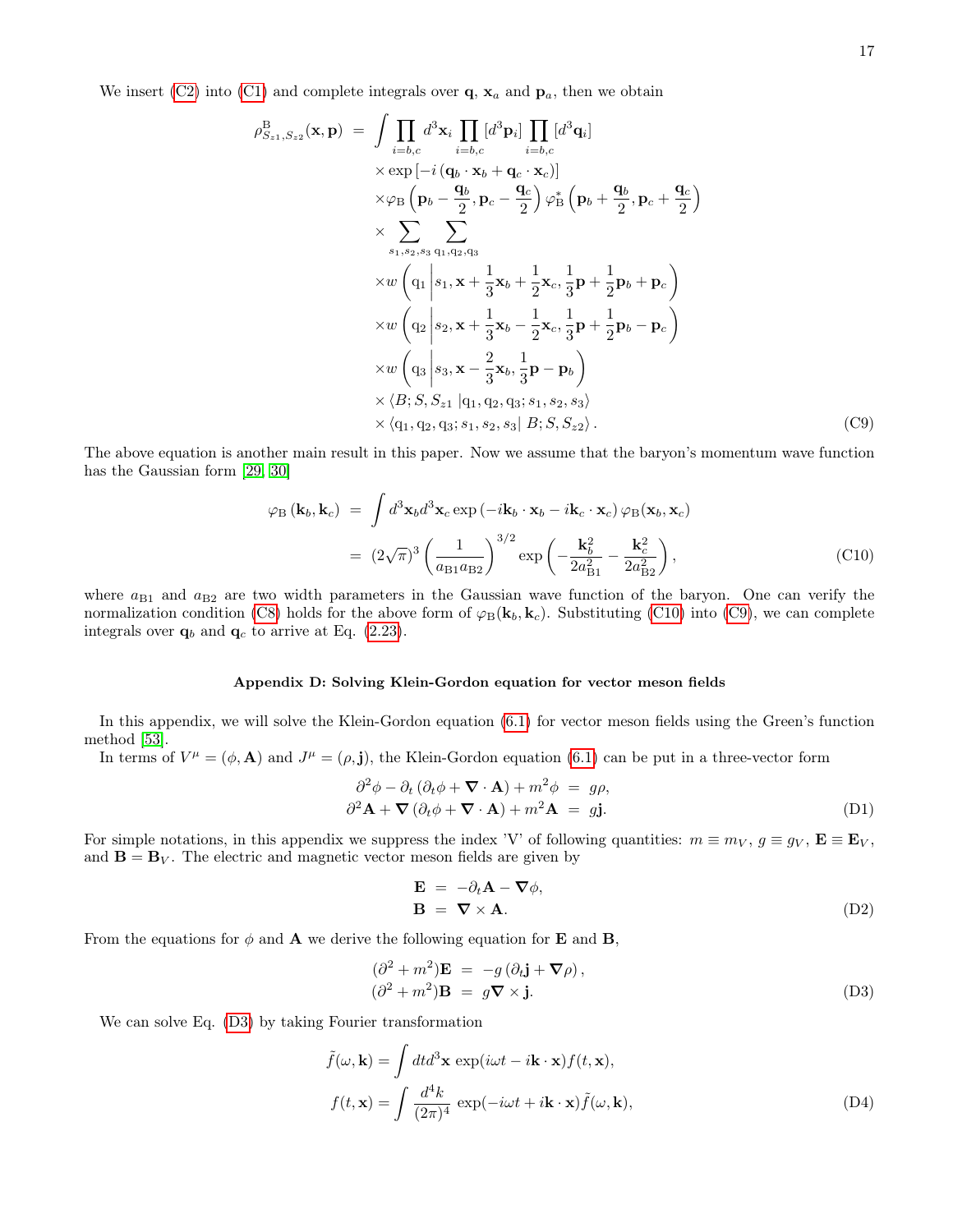where f can be **E**, **B**,  $\rho$ , and **j**. Then in momentum representation Eq. [\(D3\)](#page-16-3) becomes

$$
(-\omega^2 + \mathbf{k}^2 + m^2)\mathbf{E}(\omega, \mathbf{k}) = ig\omega \mathbf{j}(\omega, \mathbf{k}) - ig\mathbf{k}\rho(\omega, \mathbf{k}),
$$
  

$$
(-\omega^2 + \mathbf{k}^2 + m^2)\mathbf{B}(\omega, \mathbf{k}) = ig\mathbf{k} \times \mathbf{j}(\omega, \mathbf{k}),
$$
 (D5)

where we have suppressed tildes on all variables in momentum representation for simple notations. The solutions have the form

$$
\mathbf{E}(\omega, \mathbf{k}) = -ig \frac{\omega \mathbf{j}(\omega, \mathbf{k}) - \mathbf{k} \rho(\omega, \mathbf{k})}{\omega^2 - \mathbf{k}^2 - m^2},
$$
  
\n
$$
\mathbf{B}(\omega, \mathbf{k}) = -ig \frac{\mathbf{k} \times \mathbf{j}(\omega, \mathbf{k})}{\omega^2 - \mathbf{k}^2 - m^2}.
$$
 (D6)

The solutions in space-time can be obtained from their momentum forms by Fourier transformation

<span id="page-17-0"></span>
$$
\mathbf{E}(t, \mathbf{x}) = g\partial_t \int \frac{d\omega d^3 \mathbf{k}}{(2\pi)^4} \exp(-i\omega t + i\mathbf{k} \cdot \mathbf{x}) \frac{\mathbf{j}(\omega, \mathbf{k})}{\omega^2 - \mathbf{k}^2 - m^2} \n+ g \nabla \int \frac{d\omega d^3 \mathbf{k}}{(2\pi)^4} \exp(-i\omega t + i\mathbf{k} \cdot \mathbf{x}) \frac{\rho(\omega, \mathbf{k})}{\omega^2 - \mathbf{k}^2 - m^2},
$$
\n
$$
\mathbf{B}(t, \mathbf{x}) = -g \nabla \times \int \frac{d\omega d^3 \mathbf{k}}{(2\pi)^4} \exp(-i\omega t + i\mathbf{k} \cdot \mathbf{x}) \frac{\mathbf{j}(\omega, \mathbf{k})}{\omega^2 - \mathbf{k}^2 - m^2}.
$$
\n(D7)

We consider a point charge located at the original point at  $t = 0$  and moves with velocity v in  $+z$  direction. Then the charge and current density are in the forms in space-time and momentum,

$$
\rho(t, \mathbf{x}) = Q\delta(x)\delta(y)\delta(z - vt), \n\mathbf{j}(t, \mathbf{x}) = Qv\mathbf{e}_z\delta(x)\delta(y)\delta(z - vt), \n\rho(\omega, \mathbf{k}) = 2\pi Q\delta(\omega - k_z v), \n\mathbf{j}(\omega, \mathbf{k}) = 2\pi Qv\mathbf{e}_z\delta(\omega - k_z v) = v\mathbf{e}_z\rho(\omega, \mathbf{k}).
$$
\n(D8)

We evaluate the integral of  $\rho(\omega, \mathbf{k})$  in [\(D7\)](#page-17-0)

$$
I_1 = \int \frac{d\omega d^3 \mathbf{k}}{(2\pi)^4} \exp(-i\omega t + i\mathbf{k} \cdot \mathbf{x}) \frac{\rho(\omega, \mathbf{k})}{\omega^2 - \mathbf{k}^2 - m^2}
$$
  
=  $-Q \int \frac{d^3 \mathbf{k}}{(2\pi)^3} \exp[-ik_z(vt - z) + i\mathbf{k}_T \cdot \mathbf{x}_T] \frac{1}{k_z^2/\gamma^2 + \mathbf{k}_T^2 + m^2}$   
=  $-Q \int \frac{dk_T d\theta dk_z}{(2\pi)^3} \exp[-ik_z(vt - z) + ik_T x_T \cos\theta] \frac{k_T}{k_z^2/\gamma^2 + k_T^2 + m^2},$  (D9)

where  $\gamma = 1/$ √  $\overline{1-v^2}$ ,  $k_T \equiv |\mathbf{k}_T|$ ,  $x_T \equiv |\mathbf{x}_T|$ ,  $k_z \equiv \mathbf{k}_z$ , and we have used cylindrical coordinates in the last step. We then use the formula for the Bessel function,  $2\pi J_0(x) = \int_0^{2\pi} d\theta \exp(i x \cos \theta)$ , and complete the  $k_z$  integral by contour integral around the poles at  $k_z = \pm i\gamma \sqrt{k_T^2 + m^2}$ , where  $\pm$  depends on the sign of  $vt - z$ . The result is

$$
I_{1} = -\frac{Q}{(2\pi)^{2}} \int dk_{T} dk_{z} \exp\left[-ik_{z}(vt - z)\right]
$$
  
\n
$$
\times \frac{\gamma^{2} k_{T} J_{0}(k_{T} x_{T})}{\left(k_{z} + i\gamma\sqrt{k_{T}^{2} + m^{2}}\right) \left(k_{z} - i\gamma\sqrt{k_{T}^{2} + m^{2}}\right)}
$$
  
\n
$$
= \begin{cases}\n-\frac{Q\gamma}{4\pi} \int dk_{T} \exp\left[-\gamma(vt - z)\sqrt{k_{T}^{2} + m^{2}}\right] \frac{k_{T} J_{0}(k_{T} x_{T})}{\sqrt{k_{T}^{2} + m^{2}}}, & vt - z > 0 \\
-\frac{Q\gamma}{4\pi} \int dk_{T} \exp\left[\gamma(vt - z)\sqrt{k_{T}^{2} + m^{2}}\right] \frac{k_{T} J_{0}(k_{T} x_{T})}{\sqrt{k_{T}^{2} + m^{2}}}, & vt - z < 0\n\end{cases}
$$
\n(D10)

The integral over  $k_T$  can also be worked out by the formula

$$
\int_0^\infty dx \, e^{-a\sqrt{x^2 + m^2}} \frac{x J_0(bx)}{\sqrt{x^2 + m^2}} = m \int_1^\infty dy \, e^{-amy} J_0\left(bm\sqrt{y^2 - 1}\right)
$$
\n
$$
= \frac{1}{\sqrt{a^2 + b^2}} \exp\left(-m\sqrt{a^2 + b^2}\right). \tag{D11}
$$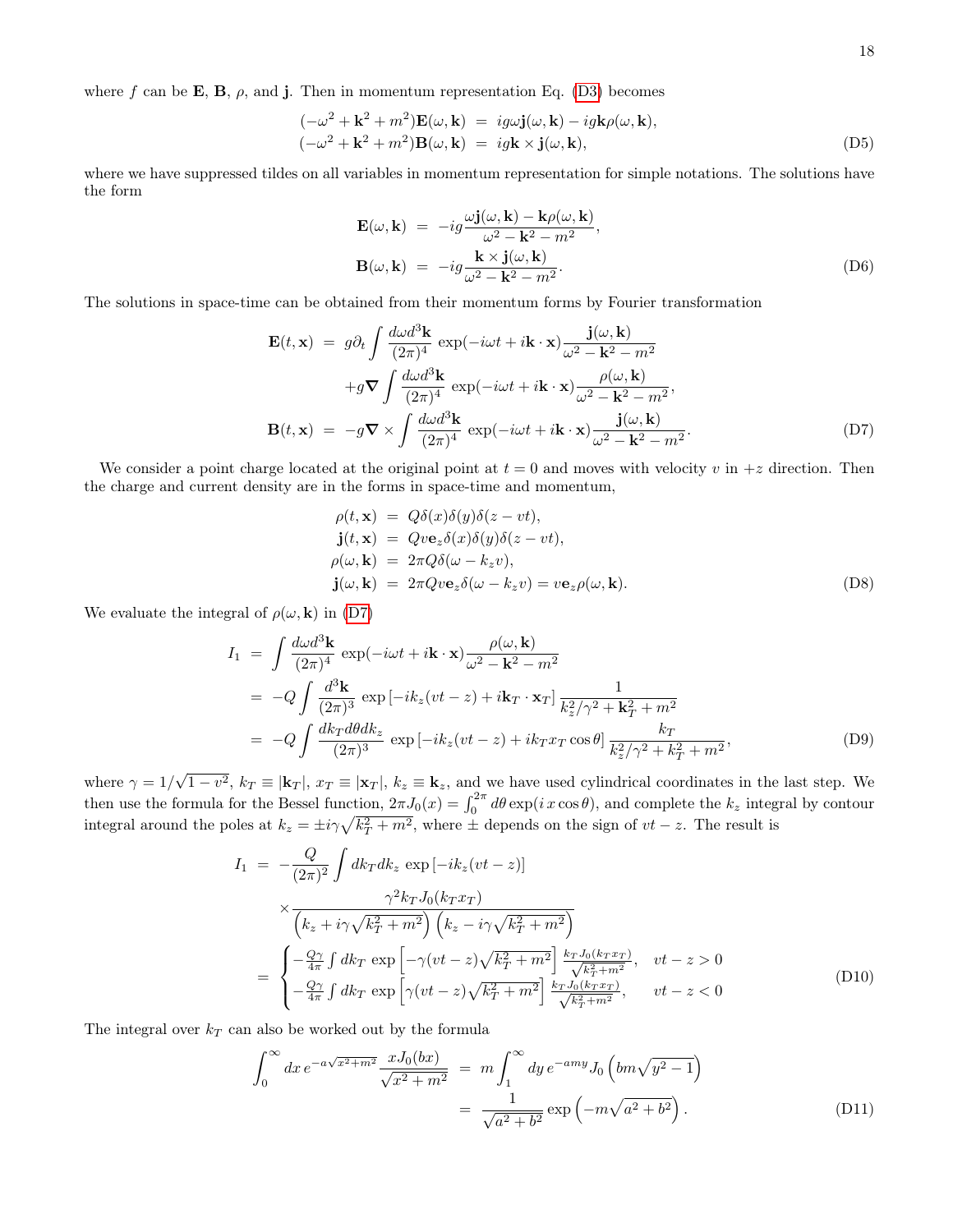Finally we obtain

<span id="page-18-32"></span><span id="page-18-31"></span>
$$
I_1 = -\frac{Q\gamma}{4\pi\Delta}e^{-m\Delta},\tag{D12}
$$

with  $\Delta = \sqrt{x^2 + y^2 + \gamma^2 (vt - z)^2}$ . In the same way we can also obtain

$$
I_2 = \int \frac{d\omega d^3 \mathbf{k}}{(2\pi)^4} \exp(-i\omega t + i\mathbf{k} \cdot \mathbf{x}) \frac{\mathbf{j}(\omega, \mathbf{k})}{\omega^2 - \mathbf{k}^2 - m^2}
$$
  
= 
$$
-v\mathbf{e}_z \frac{Q\gamma}{4\pi\Delta} e^{-m\Delta}.
$$
 (D13)

Inserting Eq.  $(D12)$  and  $(D13)$  into  $(D7)$ , we obtain Eq.  $(6.2)$ .

- <span id="page-18-0"></span>[1] S. Barnett, Rev. Mod. Phys. 7, 129 (1935).
- <span id="page-18-1"></span>[2] A. Einstein and W. de Haas, Deutsche Physikalische Gesellschaft, Verhandlungen 17, 152 (1915).
- <span id="page-18-2"></span>[3] Z.-T. Liang and X.-N. Wang, Phys. Rev. Lett. **94**, 102301 (2005), [Erratum: Phys. Rev. Lett.96,039901(2006)], nuclth/0410079.
- <span id="page-18-12"></span>[4] Z.-T. Liang and X.-N. Wang, Phys. Lett. B629, 20 (2005), nucl-th/0411101.
- [5] S. A. Voloshin (2004), nucl-th/0410089.
- [6] B. Betz, M. Gyulassy, and G. Torrieri, Phys. Rev. C76, 044901 (2007), 0708.0035.
- [7] F. Becattini, F. Piccinini, and J. Rizzo, Phys. Rev. C77, 024906 (2008), 0711.1253.
- <span id="page-18-3"></span>[8] J.-H. Gao, S.-W. Chen, W.-t. Deng, Z.-T. Liang, Q. Wang, and X.-N. Wang, Phys. Rev. C77, 044902 (2008), 0710.2943.
- <span id="page-18-4"></span>[9] Q. Wang, Nucl. Phys. A967, 225 (2017), 1704.04022.
- [10] F. Becattini and M. A. Lisa (2020), 2003.03640.
- [11] J.-H. Gao, G.-L. Ma, S. Pu, and Q. Wang (2020), 2005.10432.
- <span id="page-18-5"></span>[12] Y.-C. Liu and X.-G. Huang, Nucl. Sci. Tech. 31, 56 (2020), 2003.12482.
- <span id="page-18-6"></span>[13] J.-J. Zhang, R.-H. Fang, Q. Wang, and X.-N. Wang (2019), 1904.09152.
- <span id="page-18-7"></span>[14] N. Weickgenannt, E. Speranza, X.-l. Sheng, Q. Wang, and D. H. Rischke (2020), 2005.01506.
- <span id="page-18-8"></span>[15] F. Becattini, V. Chandra, L. Del Zanna, and E. Grossi, Annals Phys. 338, 32 (2013), 1303.3431.
- [16] L. Csernai, V. Magas, and D. Wang, Phys. Rev. C 87, 034906 (2013), 1302.5310.
- [17] F. Becattini, L. Csernai, and D. Wang, Phys. Rev. C 88, 034905 (2013), [Erratum: Phys.Rev.C 93, 069901 (2016)], 1304.4427.
- <span id="page-18-19"></span>[18] F. Becattini, I. Karpenko, M. Lisa, I. Upsal, and S. Voloshin, Phys. Rev. C95, 054902 (2017), 1610.02506.
- <span id="page-18-20"></span>[19] R.-H. Fang, L.-G. Pang, Q. Wang, and X.-N. Wang, Phys. Rev. C94, 024904 (2016), 1604.04036.
- [20] L.-G. Pang, H. Petersen, Q. Wang, and X.-N. Wang, Phys. Rev. Lett. 117, 192301 (2016), 1605.04024.
- [21] W. Florkowski, B. Friman, A. Jaiswal, R. Ryblewski, and E. Speranza, Phys. Rev. D97, 116017 (2018), 1712.07676.
- <span id="page-18-9"></span>[22] W. Florkowski, A. Kumar, and R. Ryblewski, Phys. Rev. C98, 044906 (2018), 1806.02616.
- <span id="page-18-10"></span>[23] L. Adamczyk et al. (STAR), Nature 548, 62 (2017), 1701.06657.
- <span id="page-18-11"></span>[24] J. Adam et al. (STAR), Phys. Rev. **C98**, 014910 (2018), 1805.04400.
- <span id="page-18-13"></span>[25] Y.-G. Yang, R.-H. Fang, Q. Wang, and X.-N. Wang, Phys. Rev. C97, 034917 (2018), 1711.06008.
- <span id="page-18-14"></span>[26] B. I. Abelev et al. (STAR), Phys. Rev. C77, 061902 (2008), 0801.1729.
- <span id="page-18-15"></span>[27] C. Zhou (STAR), PoS **CPOD2017**, 048 (2018).
- <span id="page-18-16"></span>[28] X.-L. Sheng, L. Oliva, and Q. Wang, Phys. Rev. D 101, 096005 (2020), 1910.13684.
- <span id="page-18-17"></span>[29] V. Greco, C. Ko, and P. Levai, Phys. Rev. Lett. **90**, 202302 (2003), nucl-th/0301093.
- <span id="page-18-18"></span>[30] R. Fries, B. Muller, C. Nonaka, and S. Bass, Phys. Rev. C 68, 044902 (2003), nucl-th/0306027.
- <span id="page-18-21"></span>[31] N. Weickgenannt, X.-L. Sheng, E. Speranza, Q. Wang, and D. H. Rischke, Phys. Rev. D 100, 056018 (2019), 1902.06513.
- [32] J.-H. Gao and Z.-T. Liang, Phys. Rev. D 100, 056021 (2019), 1902.06510.
- [33] K. Hattori, Y. Hidaka, and D.-L. Yang, Phys. Rev. D 100, 096011 (2019), 1903.01653.
- [34] Z. Wang, X. Guo, S. Shi, and P. Zhuang, Phys. Rev. D 100, 014015 (2019), 1903.03461.
- <span id="page-18-22"></span>[35] Y.-C. Liu, K. Mameda, and X.-G. Huang (2020), 2002.03753.
- <span id="page-18-23"></span>[36] L. P. Csernai, J. I. Kapusta, and T. Welle, Phys. Rev. C99, 021901 (2019), 1807.11521.
- <span id="page-18-24"></span>[37] M. G. Mayer, Phys. Rev. 75, 1969 (1949).
- <span id="page-18-25"></span>[38] O. Haxel, J. H. D. Jensen, and H. E. Suess, Phys. Rev. 75, 1766 (1949).
- <span id="page-18-26"></span>[39] J. Adam et al. (STAR), Phys. Rev. Lett. **123**, 132301 (2019), 1905.11917.
- <span id="page-18-27"></span>[40] F. Becattini and I. Karpenko, Phys. Rev. Lett. **120**, 012302 (2018), 1707.07984.
- <span id="page-18-28"></span>[41] Y. Xie, D. Wang, and L. P. Csernai, Phys. Rev. C 95, 031901 (2017), 1703.03770.
- [42] X.-L. Xia, H. Li, Z.-B. Tang, and Q. Wang, Phys. Rev. C 98, 024905 (2018), 1803.00867.
- <span id="page-18-29"></span>[43] D.-X. Wei, W.-T. Deng, and X.-G. Huang, Phys. Rev. C 99, 014905 (2019), 1810.00151.
- <span id="page-18-30"></span>[44] S. Y. Liu, Y. Sun, and C. M. Ko (2019), 1910.06774.